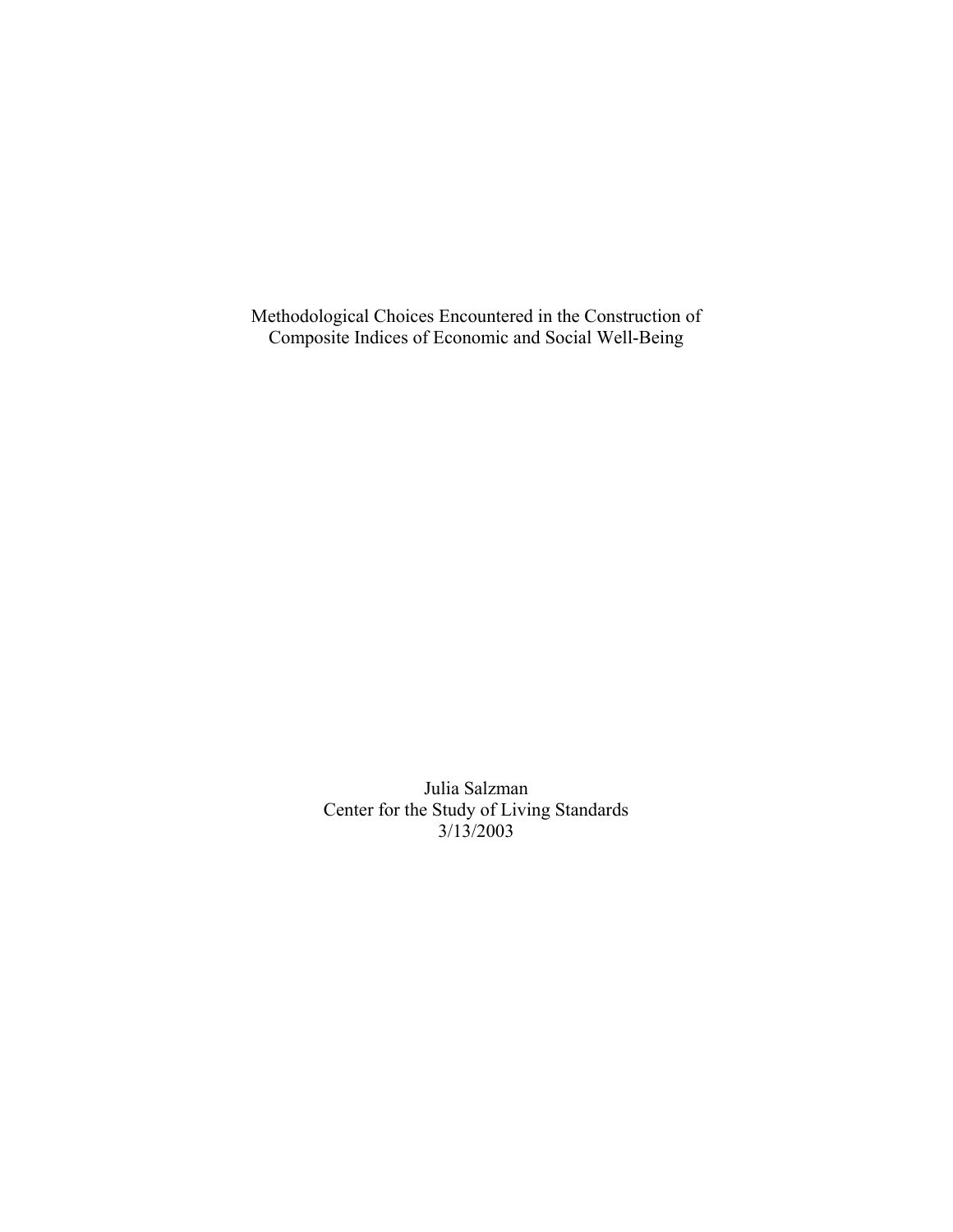Methodological Choices Encountered in the Construction of Composite Indices of Economic and Social Well-Being

Detailed Table of Contents:

- I) MOTIVATION
	- a) Structure
- II) VARIABLE CHOICE

## III) FUNCTIONAL FORMS

- a) Significance of marginal changes in a variable
- b) The UNDP approach to GDP per capita: functional forms

## IV) STANDARDIZATION OF VARIABLES

- a) Scaling
- b) Directionality Issue
- c) No Standardization
- d) Normalization to base year
- e) Z-Score
- f) Ordinal response
- g) Linear Scaling Technique
- V) AGGREGATION OPERATION
	- a) Multiplicative aggregation
	- b) Additive averaging
	- c) Power averaging
	- d) Example of power-averaging in the Human Poverty Index (HPI)
- VI) EXPLICIT WEIGHTING OF VARIABLES
	- a) Principal Component Analysis (PCA)
	- b) Equal Weighting

## VII) SINGLE VERSUS COMPLEMENTARY APPROACH TO COMPOSITE INDICES

- a) The example of the HDI
- b) Ethical motivation for complementary indices
- c) Power-averaging and the conglomerative/deprivational to social indices
- VIII) APPLICATIONS TO INDICES OF SOCIAL AND ECONOMIC WELL-BEING
	- a) Summary of aggregation techniques and their discussion in the literature
	- b) Suggestions for changes in the Index of Economic Well-Being and the Index of Labour Market Well-Being
	- c) A complementary approach to Index of Economic Well-Being
	- d) A complementary approach to the Index of Labour Market Well-Being
- IX) CONCLUSIONS AND BEST PRACTICE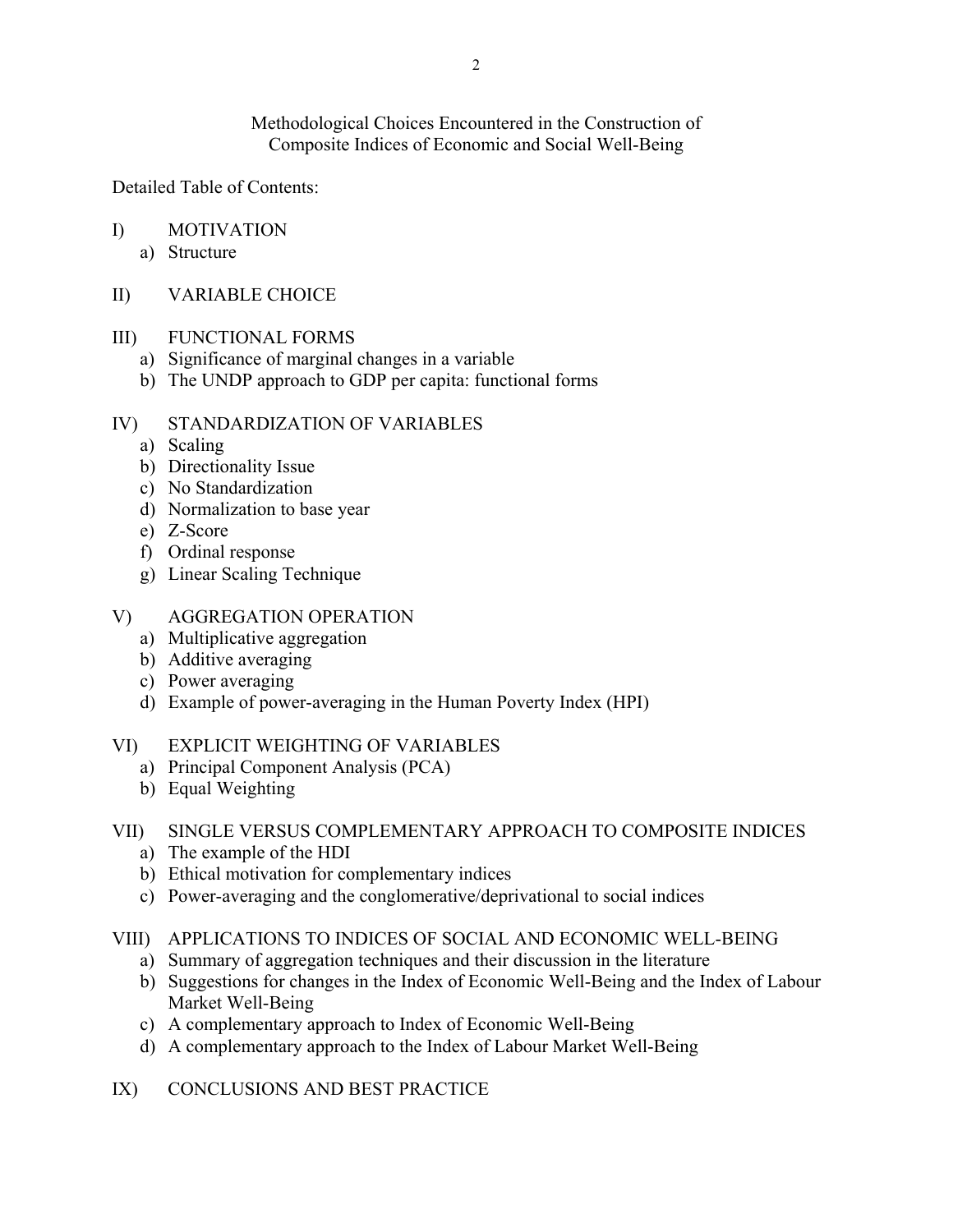List of Charts, Exhibits, Tables:

Chart 1: Level of linear and non linear function form for the GDP index of the HDI (for precise formatting, see the excel file gadrey-hdi in "my documents"

Exhibit 1: Typology of Methodological Choices Associated with Composite Index Construction

Exhibit 2: Does the methodology address the issue or problem?

Exhibit 3: Summary of variables used in the Human Development Index (HDI), Human Poverty Index for developing countries (HPI-1) and Human Poverty Index for developed countries (HPI-2) (UNDP:2002):

Table 1: Comparison of power averaging and standard averaging with 2001 HPI-2 data

Table 2: Comparison of power averaging and standard averaging with 2001 HPI-2 data

Table 3: A Deprivational Index for the Index of Labour Market Well-Being, Comparison between Switzerland and the United States

## ABSTRACT:

In recent year a large number of composite indexes of economic and social well-being have been developed (Hagerty et. al., 2001). Unfortunately, the methodological issues associated with index construction have often been neglected or inadequately treated by index developers. The objective of this paper is to provide a comprehensive review of the methodological choices involved in the construction of indexes of economic and social well-being and the implications of the choices for the properties of the index. Building on a recent paper by Booysen (2002) and work done by the United National Development Program (e.g. Anand and Sen, 1994), the paper addresses issues related to the choice of functional form of variables, scaling issues, the aggregation operations, weighting schemes, and the choice between single and complementary composite indexes. A detailed typology of the issues addressed in the paper accompanies this abstract. The paper concludes with a list of recommendations for best-practice methodologies for composite index construction.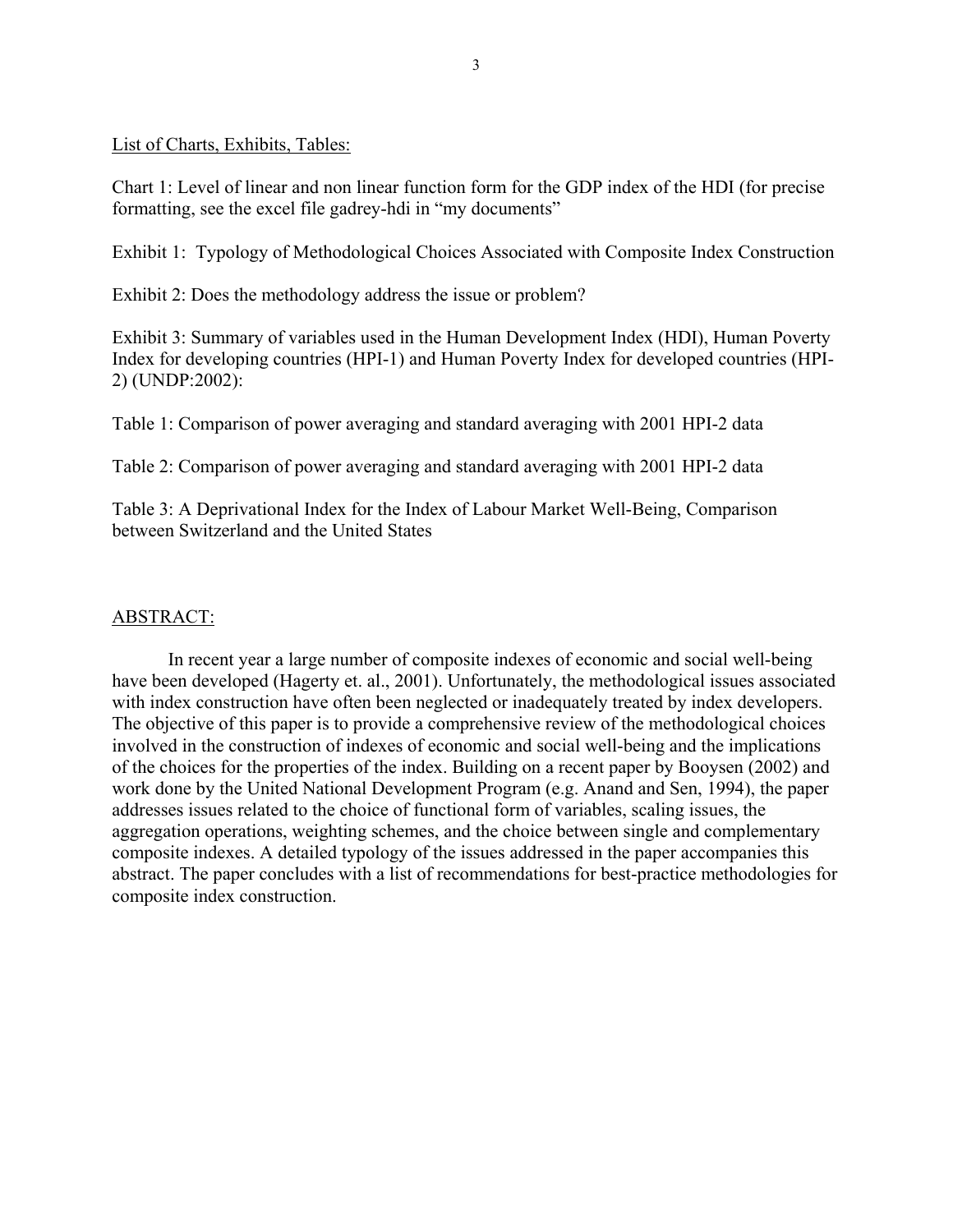#### EXECUTIVE SUMMARY

The goal of this paper is to provide an overview of methodological choices encountered in the construction of composite indices of well-being. We develop a sequential typology of these choices that is demonstrated schematically in Exhibit 1: choosing a single or complementary approach to the index, selecting variables, determining the functional form of each variable, choosing a method of standardization, choosing an aggregation operation, and finally, determining a weighting scheme. By analyzing the interpretation of the main decisions made by popular indices of well-being, we hope to provide a basis on which more informed methodological decisions can be made. This analysis leads us some best practice conclusions.

The first choice encountered in index construction is the general form of the index: will it be a single composite, or a complementary composite. A single composite is a single aggregation of variables that are used in an index, whereas a complementary composite is comprised of two separate indices: a conglomerative index and a deprivational index. The complementary approach is due to Anand and Sen. A conglomerative index measures the overall well-being of a society, where increases in well-being of the best off can offset decreases in well-being of the worst off. In contrast, a deprivational index measures only the welfare of the worst off (Anand and Sen: 1997). Some of the variables used in a conglomerative index may also be used in its deprivational complement. The conglomerative approach has been adopted by the UNDP and applied in the complementary indices of the Human Development Index (HDI), a conglomerative index, and the Human Poverty Index (HPI), a deprivational index.

The next choice encountered is which variables to include in the index. This choice can be made by simply choosing data that an index constructor wants to include, or by first determining concepts that the developers seek to measure, such as inequality, and then finding data that represent this concept. In the latter case, it makes sense to think about the degree of correlation between different variables that measure the concept. If two variables are highly correlated, then inclusion of both of them is redundant. The correlation between two variables measures how redundant they are, and can be calculated easily. The level of a correlation can be used as a guide for which variables to include to reduce redundancy in data if this is a goal.

After variables have been picked, functional forms must be chosen. The functional form is a functional transformation that is applied to the raw data in order to represent the significance of marginal changes in its level. Most indices use the trivial linear functional form  $(f(x)=x)$  on all of the variables, de facto. However, this choice does not represent methodological consistency when the significance of marginal changes in the absolute value of a variable differ within the range of the variable taken on in the index. An example of the importance of nonlinear functional forms is the per capita GDP in the Human Development Index (HDI). In this index, the log of the per capita GDP is taken because a \$1000 US in income is much more significant to increases in quality of life at a low level of income than at a high one (see Chart 1). Index developers should examine whether marginal changes are significantly different within ranges taken on in a variable to determine whether a non-linear functional form should be applied. If marginal gains are more significant at a low level, the log is a good choice of functional form; if marginal gains are more significant at a high level, the power function (raising to the  $2<sup>nd</sup>$  or  $3<sup>rd</sup>$  power, for example) is a good choice.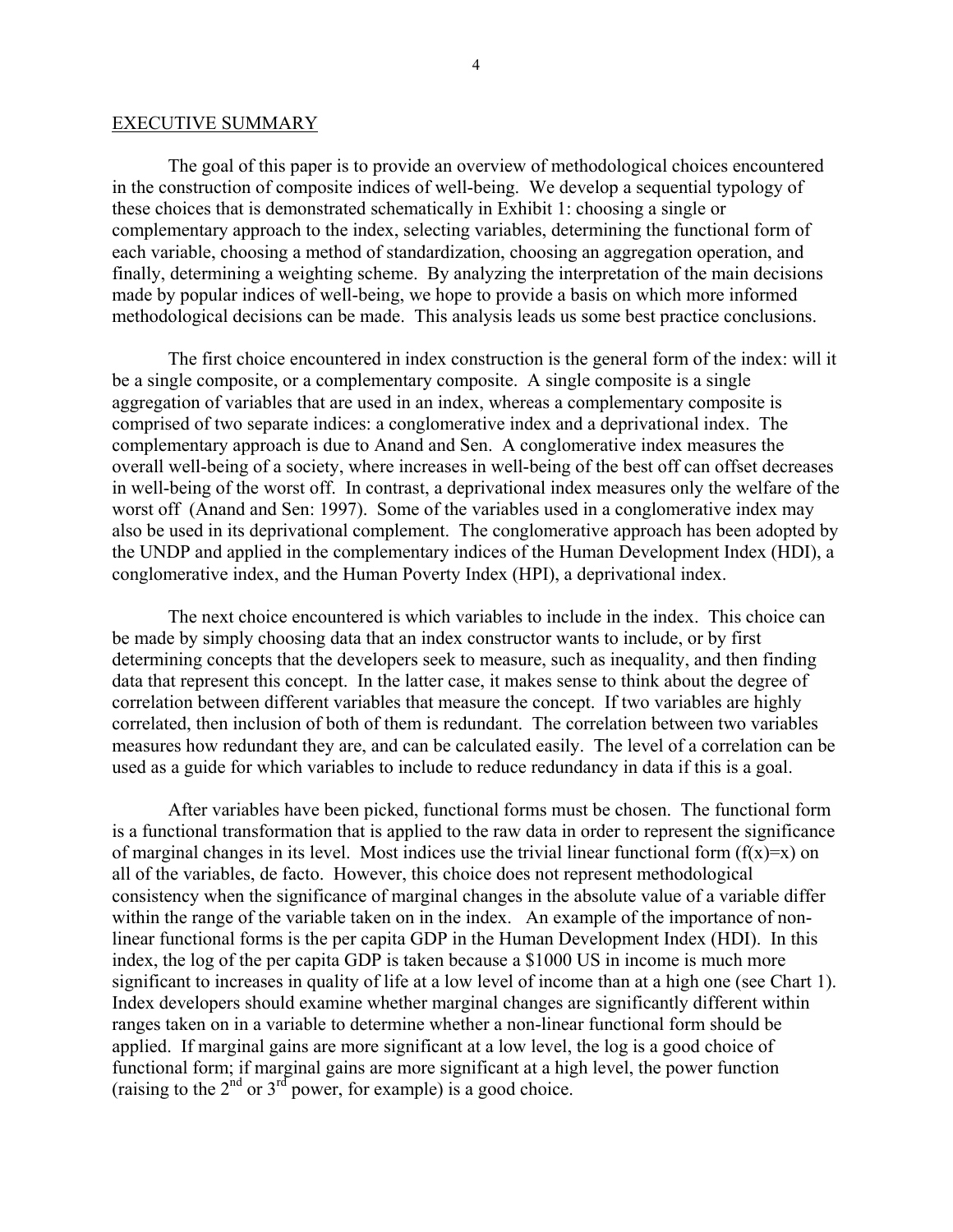Once functional forms associated to variables have been established, a uniform method of standardization should be considered. One choice is to use raw data and not standardize. This choice leads to many problems when an attempt is made to aggregate variables. Standardization methods allow standardized values to be compared meaningfully. Such methods are grouped into two categories: a focus on absolute value comparisons—both levels and changes—and a focus on percent changes over time. Three techniques to standardize absolute values of variables are reviewed: Linear Scaling Technique which linearly scales variables to a uniform range, ordinal response, where experts assign a score to each variable, and Gaussian normalization, or Z-score, in which the standardized variable is the number of standard deviations away from its mean. To focus on percent changes, the technique of normalization to base year is used, where each variable is divided by its level in the base year.

The choice of aggregation operation determines the method by which variables will be combined Arithmetic averaging is the most common and transparent method used to aggregate variables, and entails summing the product of each variable and its weight. Power averaging is a technique developed by Anand and Sen (HDR: 1997) in which variables are raised to a power alpha, summed with (usually equal) weights, and then the alpha<sup>th</sup> root is taken. This technique has the effect of giving higher implicit weights to variables that are of higher levels, and is mathematically involved, which diminishes its transparency. A final technique for aggregation is multiplicative averaging which is used for calculation of conditional probabilities: for example, the risk of single parent poverty is estimated by the rate of divorce times the rate of single parent poverty.

The final step in forming a composite index is setting the weights within the aggregation scheme. We review four techniques for this process: societal determination from polls, surveys or focus groups, weights set by experts or policy makers, setting equal weights a priori before variables are chosen, and the use of Principal Component Analysis (PCA) to set weights.

We summarize the methodological techniques both in the typology of methodological choices (Exhibit 1) and a summary of the advantages and disadvantages associated with each choice (Exhibit 2). This leads us to three best practice suggestions for the construction of composite indices of well-being: use functional forms when the marginal changes in a variable are significantly different within the range of values taken on by the variable in the index; use a complementary approach to indices of social and economic well-being to highlight deprivation: both a conglomerative and a deprivational index; use Linear Scaling Technique (LST) to scale all variables before aggregating. Throughout the paper, we rely heavily on the work done by Sudhir Anand of the University of Oxford, and Amartya Sen, of the University of Cambridge and 1998 Nobel Laureate in Economics in assessing the UNDP's indices of human development.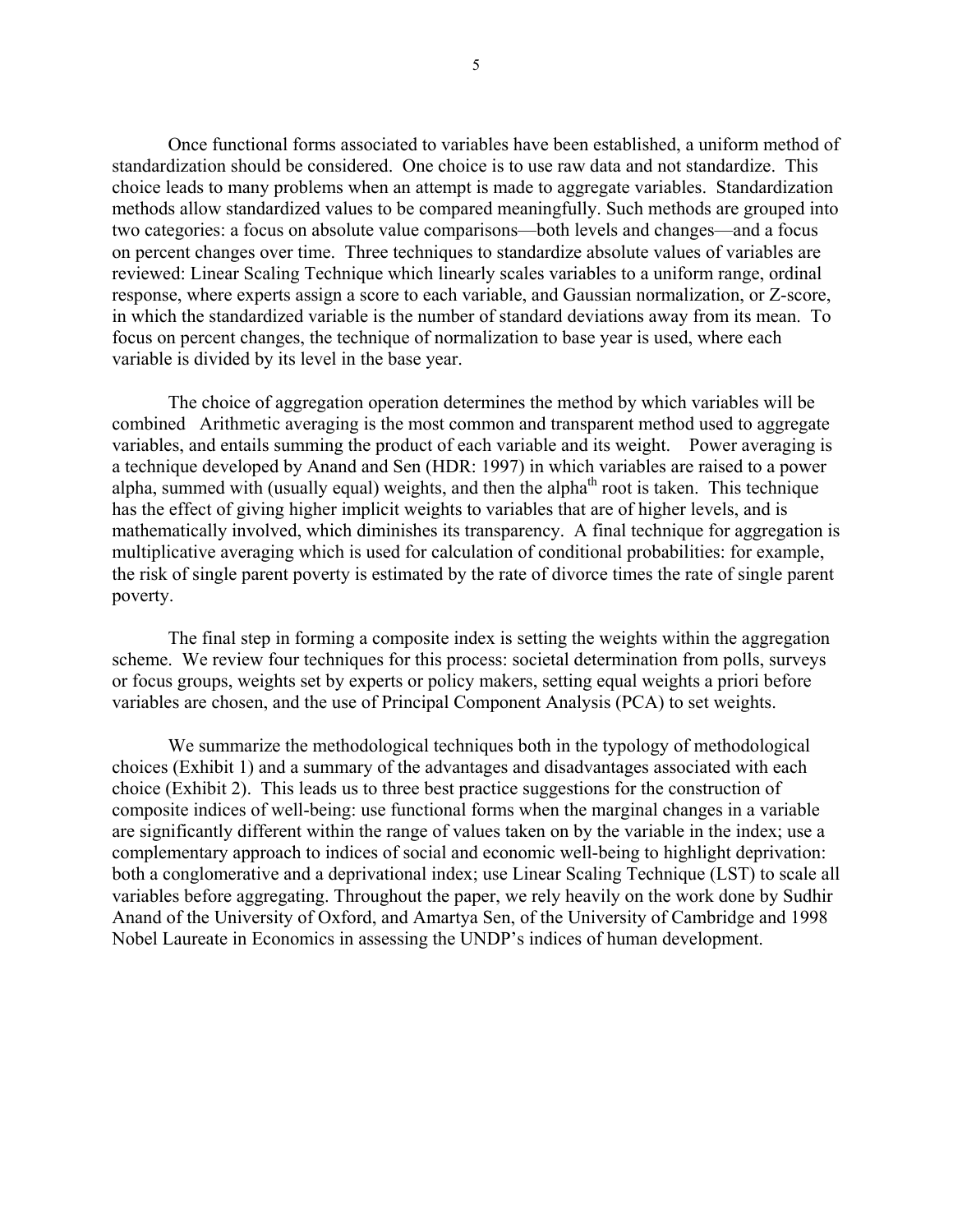## Methodological Choices Encountered in the Construction of Composite Indices of Economic and Social Well-Being

### MOTIVATION OF PAPER

The past decades have witnessed a dramatic increase in available statistical information measuring economic and social variables. This increase in data collection, in its international breadth and depth heightens the need for an interpretation and consolidation. Statistical indicators of social and economic well-being and of development have become a popular tool to consolidate and present data, and to indicate "progress" or "achievement" into a normative measure.

The use of statistical techniques to quantify complex concepts such as social health and human development tends to be bridged by economics and sociology, which seek to quantify measurable components of a society that determine social health or human development. These fields have motivated the use of numerical assessments of the progress or state of a society based on values on such categories. For example, in the 1980's, it may have been said that GDP per capita was the most important indicator of societal health. The 1990's have witnessed a move away from such reductionism, towards a growing body that acknowledges the multi-dimensional components of well-being. Moves towards a multi-dimensional component analysis of wellbeing and of a consolidation of these variables into fewer numerical components, requires the development of a statistically sound methodology of index construction.

The United Nations Development Programme (UNDP) has commissioned a series of reports on the methodological foundations of its indicators of human development. Two Economists, Sudhir Anand of University of Oxford and Amartya Sen, of Cambridge University and the 1998 Nobel Laureate in Economics have provided a comprehensive evaluation. While some of these contributions have been incorporated into the literature of social indices, several important contributions have not been discussed: namely, the importance of functional forms in index scaling and the use of complementary indices to mediate between a single composite index (as used in the Economic Freedom of the World, An Index of Social Health for Canada, the Index of Labour Market Well-Being, the Index of Economic Well-Being) and disaggregated indicators that map individual variables but make no effort to aggregate them (such as Vital Signs and The Social Health of a Nation). Indeed, a recent comprehensive review by Booysen is an excellent overview of well-known methodological techniques, yet fails to examine important methodology used by the UNDP in the Human Development Index and the Human Poverty Index. In addition, no major social and economic index outside of the UNDP incorporates the methodology developed by the UNDP, especially by Sudhir Anand and Amartya Sen.

The objective of this paper is to provide a comprehensive discussion of the choices involved in the construction of indices of economic and social well-being. We will outline the specific goals of an index of social and economic well-being: an ability to track changes, both in absolute and relative terms over time, and to have data in a format such that inter-country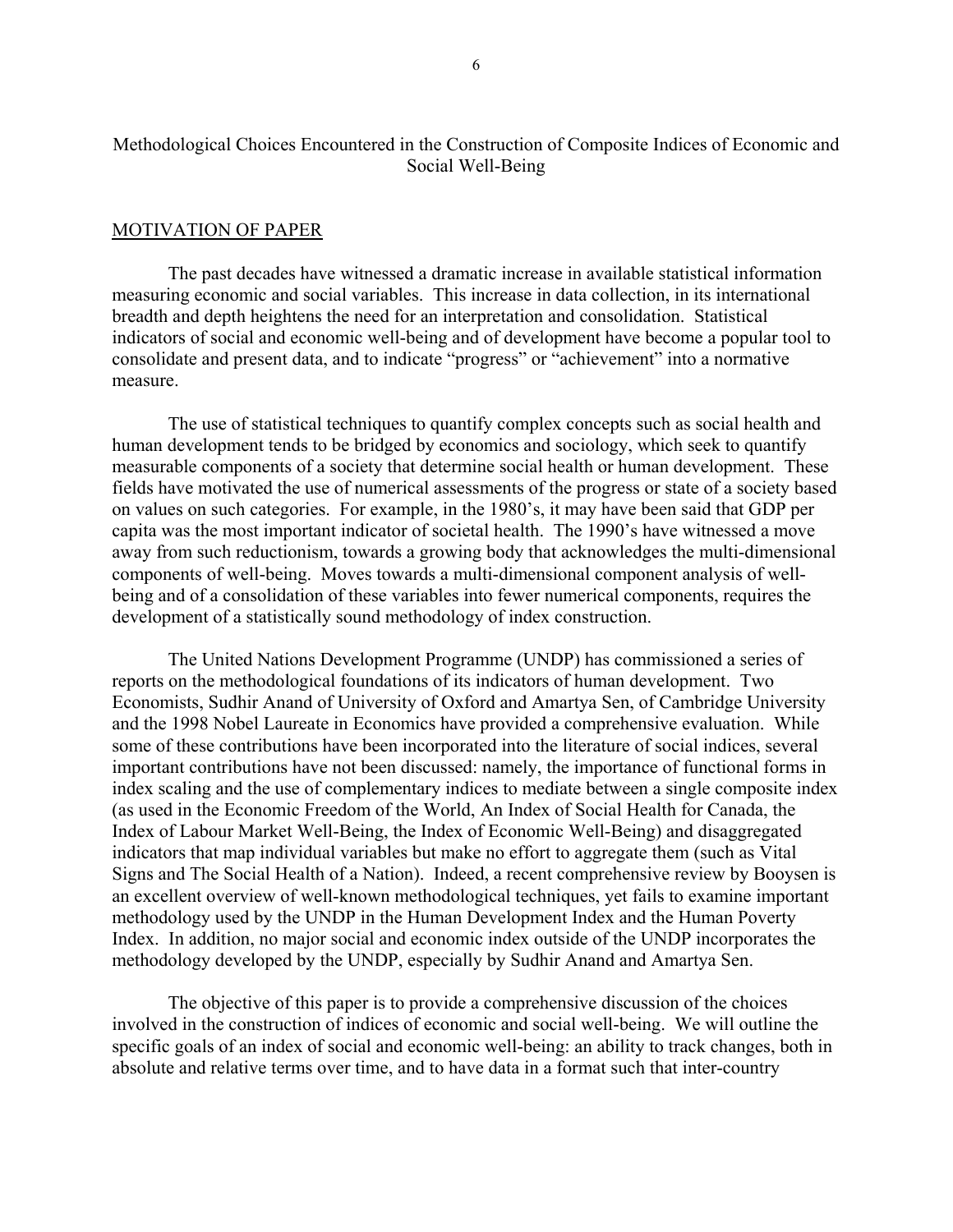comparisons at a point in time and over time have meaning. That is, the goal of such an index would be to have both ordinal and cardinal significance over time and across countries.

### *Structure of Paper*

We begin by discussing the method of choosing variables to measure social and economic well-being, and assess the importance of choosing variables with little correlation. We then discuss functional forms which capture the significance of marginal changes of variables at different levels including innovative approaches to scaling advocated by Anand and Sen (1994, 1997) in UNDP development indicators such as the logarithm. We then discuss the use of standardization of raw data in drawing conclusions over trends in time and the use of such data in inter-country comparisons. This leads into a discussion of the assignment of a number to a single variable, and the importance of numbers in their ability to represent change. We will discuss common approaches to standardization of variables: those that focus on emphasizing levels such as linear scaling transformations, models of data as Gaussian distributions, and ordinal analysis, and those that focus on emphasizing trends over time, such as normalization to the base year.

This is followed by a discussion of aggregation of standardized variables. We will outline different approaches to aggregation both from the perspective of analyzing the use of additive averaging, power averaging and multiplicative aggregation of variables as discussed in the literature. We will then discuss several methodologies employed to set weights of different variables. This will include a review of the technique of Principal Components Analysis as it relates to the inclusion of variables in an index, and the subjective interpretation of an aggregate. In particular, whether we view variables as the only available numbers to represent a larger picture of social or economic health, or as the object of study themselves. We will also assess the contribution individual variables to level changes in the index with different aggregation techniques. This will show interpretations of the relative importance of different variables, for example the ability of an increase in one variable to offset the decrease in another. This will lead to a discussion of the complementary approach to index construction: the use of both conglomerative and deprivational indices together.

Our discussion will include an explanation of the Human Development Index (HDI) and the Human Poverty Index (HPI), which is as yet the most successful indices for the purpose of tracking temporal trends within a country, making cross-country comparisons and allowing for differential weighting of marginal increases at different levels of a variable. We also focus on the suggestion of Anand and Sen to adopt a complementary approach to indices—the use of both conglomerative and deprivational composites. This approach is taken by the UNDP: the HDI is conglomerative, measuring the total welfare of society and the HPI is deprivational, measuring the welfare of the worst-off.

We conclude by discussing the applications of the review of methodological techniques as they relate to the Index of Economic Well-Being and the Index of Labour Market Well-Being produced by the Center for the Study of Living Standards. Finally, we will make recommendations for best-practice approaches to the construction of composite indices of social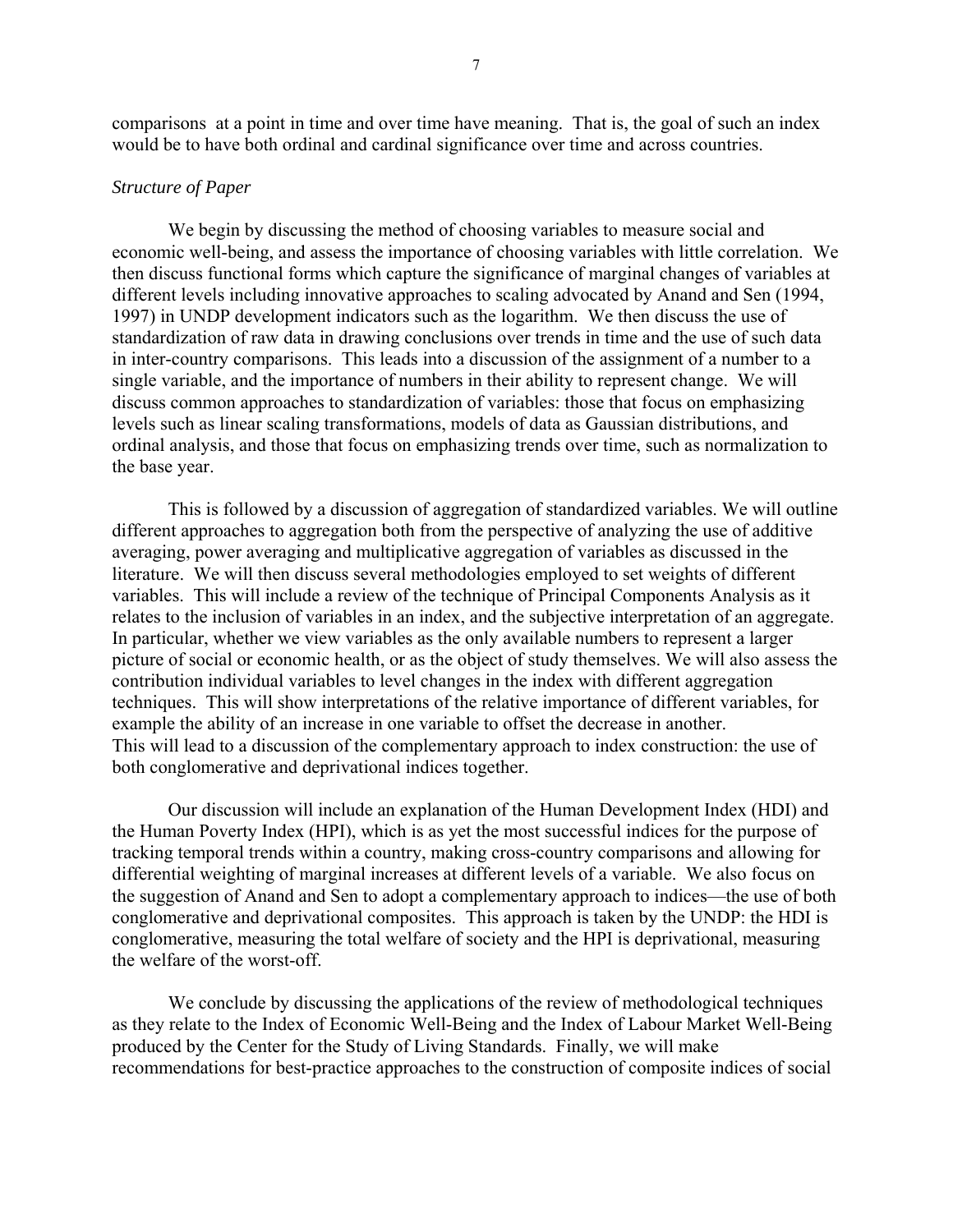and economic well-being. The paper builds on a recent and comprehensive review of methodological techniques by Booysen (2002).

## VARIABLE CHOICE

We outline two main methodologies in variable choice: the selection of variables or variables up to the discretion of the index constructor in terms of the relevance of variables to what the index is seeking to measure, and the selection of variables by trying to minimize correlation between them. Because indices that seek to measure well-being can only rely on certain measurements from the real world, some interpretation of which variables to use is needed.

The first procedure is self-explanatory: variables are included in an index if they are relevant to concept that is being measured, for example, if inequality is being measured, the poverty gap and Gini coefficient would be included.

The second methodology in variable choice is to examine the correlation between variables in deciding which to include. Conceptually, two variables are correlated if they increase and decrease together. For example, if a rise in unemployment causes a rise in crime, crime and unemployment are correlated. In an extreme case, two variables might measure exactly the same quantity. For example, if there were no savings, and no social welfare programs, poverty rates and unemployment rates might be close to perfectly correlated. In this case, inclusion of both variables would be redundant.

The correlation is a statistic that measures the degree to which variables are correlated and ranges from 0 to 1. It may be useful for index constructors to calculate the correlation between all of the variables being used in the potential index and use this to assess the redundancy of variables. Of course, the level of redundancy that is acceptable is a subjective decision. For a more extensive treatment of the issue of correlation between variables in an index of well-being, see Srinivasan, 1994, Chakravorty, 2001, Lai 2000.

## FUNCTIONAL FORMS

 $\overline{a}$ 

## *Significance of marginal changes in a variable*

When interpreting the level of a variable, two issues arise: first, are absolute values of a variable proportional in importance for overall-well being; and second, are changes in the value of a variable of equal importance at various levels of the variable. The response to these questions leads us to consider functional forms: linear and non-linear. Functional forms represent the way changes in a variable are valued at different levels. If changes are valued in the same way, regardless of level, then the functional form should be linear. If changes are more significant at lower levels of the variable, the functional form should be concave down, such as the log or the nth root. If changes are more significant at higher levels of the variable, the functional form should be concave up, such as an exponential or power<sup>1</sup>. Both the functional

<span id="page-7-0"></span><sup>&</sup>lt;sup>1</sup> The standard choice is for log as the concave down function and power as the concave up function.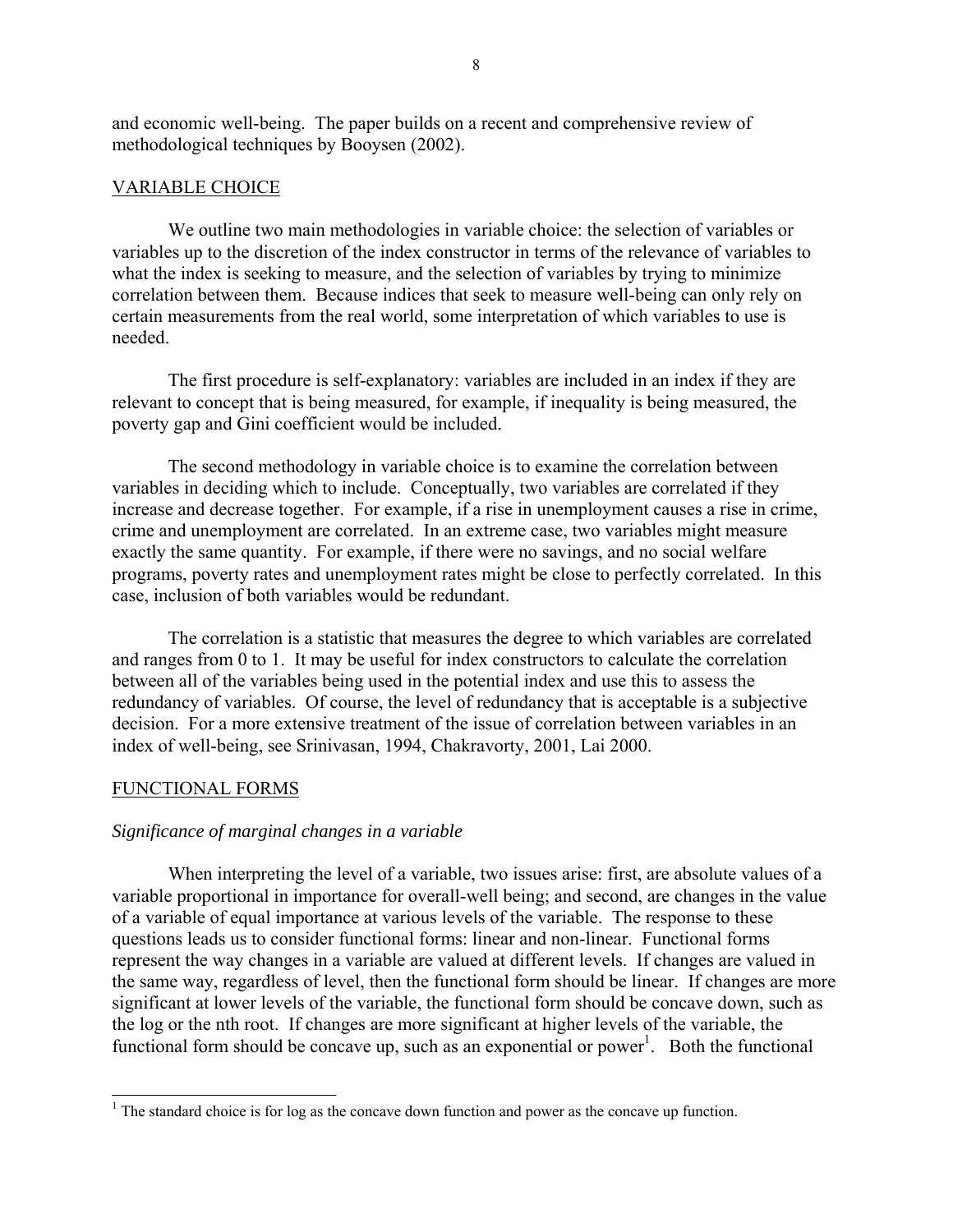form that is concave up and the functional form that is concave down are non-linear by definition.

In a recent paper surveying methodology, Booysen (2002) focuses the discussion on the statistical properties of different scaling techniques in the service of aggregation, and standardization, an underlying question remains unanswered: how are we to conceive of the importance of the numerical value of an individual variable? The significance of an absolute change at low level (say unemployment increase from 1 to 7 per cent) may be different than the same absolute change at a high level (say unemployment increase from 7 to 13 per cent).

The first step in index construction is to identify a generalized method of interpretation of raw data. The most common method for interpreting a value is that absolute changes in the variable become the most significant statistic: in other words, a change of \$1000 in per capita GDP beginning at a high value (eg. from \$20,000 to \$21,000) is just as significant as a change of \$1000 beginning at a low value (eg. from \$5000 to \$6000). If no functional form is applied to a variable and changes in level become the statistic used for an index, these marginal changes are valued in the same way, regardless of level.

Because of the importance of level comparisons in social indices, it is advantageous to apply functional forms to variables so that the marginal changes associated to the value after a functional form has been applied are consistent with the value of a marginal change in society. Sinden writes, "Constant marginal utility for increases in any variables is a highly unlikely phenomenonî. Utility theorists, Anderson, Hardaker, and Dillon, argue that applying a functional form with decreasing marginal returns has more basis than a linear one (Sinden:1984 410).

Variables that are commonly taken into account in indices of social and economic wellbeing, such as per capita GDP, measures of unemployment, poverty gaps and rates, measures of inequality such as ratios of high and low incomes, and environmental depletion, are commonly thought to have significance of marginal changes that varies over the range of the observed values of the variable.

Anand and Sen (1997), state that, in measures of poverty deprivation " the relative impact of the deprivation .. would increase as the level of deprivation becomes sharper". According to this motivation, the UNDP develops measures of deprivation and inequality that more heavily penalize countries with higher indicators of deprivation in absolute value terms. For example, a decrease of 5 years of life expectancy from a base level of 40 is more heavily penalized than the same decrease beginning at a level of 80.

## *The UNDP approach: functional forms*

The Human Development Index (HDI) is an excellent example of an index that uses a non-linear functional form in the construction of than index of well-being, and of the methodological implementation of this principle of diminishing returns in some measures of well-being, or, equivalently, increasing returns in measures of deprivation. The HDI is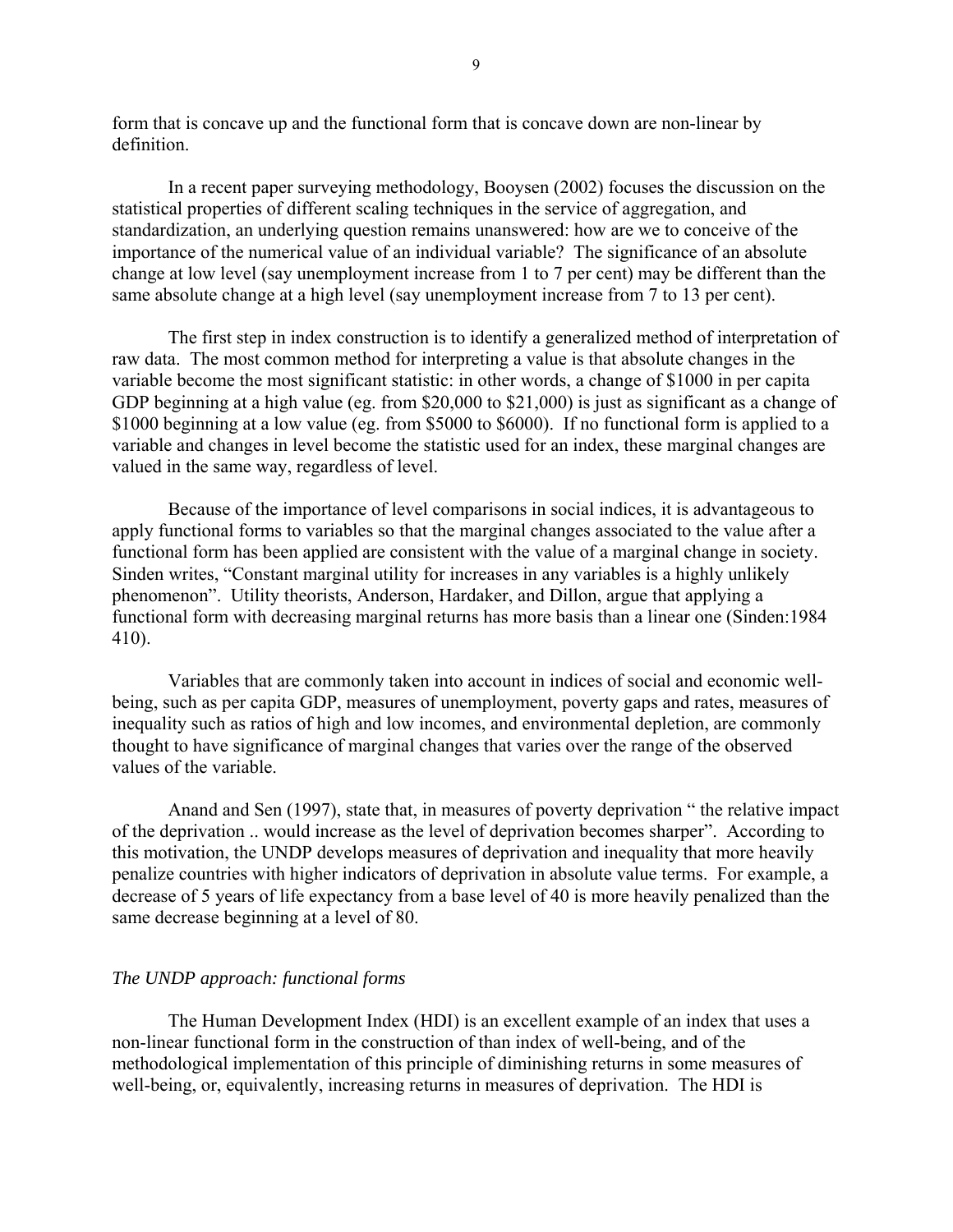comprised of three components: per capita GDP, education achievement and life expectancy. In the HDI, the GDP index is calculated by taking the log of the GDP values per capita.

The motivation for this approach comes from Anand and Sen (2000), in which they survey the meaning of the income component of the HDI and its interpretation by the UNDP over the past 10 years. Since the first human development report appeared in 1990, the rationale for the HDI's treatment of the income component has been that it should reflect the fact that ìpeople do not need excessive financial resources to ensure a decent living. This aspect was taken into account by using the logarithm of real GDP per capita for the income indicator" (HDR 1990 in Anand and Sen 2000), and the maximum and minimum values for income indicator were Zaire's per capita GDP and the average of the poverty line of 9 industrialized countries. In this original methodology, any country with per capita GDP above the poverty line of the average of 9 industrialized countries valued the same maximum value.

Anand and Sen argue that the goal of the 1991 HDR was " to introduce a variable elasticity valuation function that is both concave throughout the income range and for which the elasticity of marginal valuation increases with income"  $(1991: 93)$ . In response, they analyze the elasticity marginal valuation function of  $W(y)$ , where  $W(y)$  is the functional transformation of the original value of GDP. They develop a class of functions that can be applied to the per capita GDP to achieve a variable elasticity of marginal valuation that increases with income. In response to the 2000 report, the UNDP adopts a valuation function  $W(y)=log(y)$  which has the property of unit elasticity of marginal valuation (1991: 92). The 2000 UNDP states that this choice of  $W(y)$  "does not discount as severely as the formula used earlier. Second, it depicts income, not just the income above a certain level. Third as the figure asymptote starts quite late, so middle-income countries are not penalized... [except that per capita income above  $$40,000$  is not counted]" (2000 HDR).

It is not clear that the analysis done by Anand and Sen can be applied to the case of highly developed economies, where the W(y) may be effectively linear in the range considered. For example, in the case of the GDP per capita, since the HDI incorporates a large range of income levels, it makes sense to take the log of the per capita GDP. However, the log of per capita income in OECD countries is essentially linear. The framework of Anand and Sen's analysis is of interest; it suggests the idea that other variables, whose range is larger in developed economies, might be subjected to a valuation function, such as unemployment or literacy level, and percentage of people living below the poverty line.

#### STANDARDIZATION OF VARIABLES

#### *Scaling*

Once variables and functional forms for the variables are chosen for an index, an essential question that underlies discussions of index methodology is should a single variable be scaled, and if so, what is the meaning or interpretation of a scaled variable. The essential reason why it may be necessary to scale variables is that raw data have significantly different ranges. In such cases, without scaling, composite indices will be biased towards variables with high ranges and meaningful changes in a value may insignificantly affect the composite index. Further, the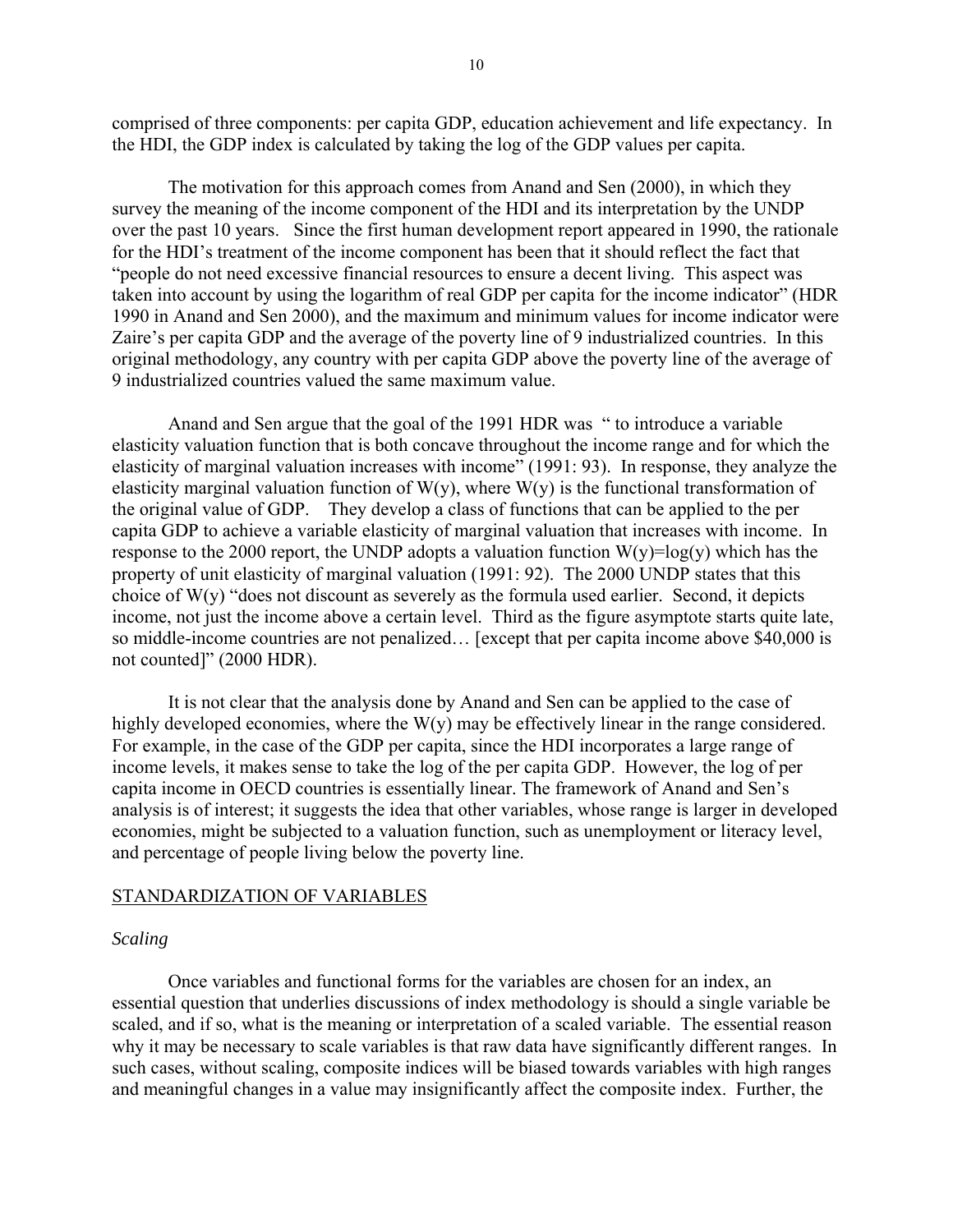unscaled aggregation of values is an implicit weighting scheme. For example, the UNDP's Human Poverty Index for Developed countries (HPI-2) aggregates four unscaled variables, among which are the long term unemployment rate and the percent of people lacking functional literacy skills. The range of values of percentage of people lacking functional literacy skills is three times the range of values of long term unemployment (UNDP: 2002). Since the variables are aggregated without scaling, there are higher implicit weights for overall change in ithe index composite put on the percentage of people lacking functional literacy skills.

Booysen  $(2002: 123)$ , in a recent survey of methodological techniques, says that the "aim" [of scaling variables] is to point out the relation among certain objects, how far apart they are and in what direction they lie relative to each other". Booysen outlines four possibilities for treatment of the scaling issue: no scaling, the use of normalized variables so that their mean is 0 and their standard deviation is 1, the use of ordinal response scales, and conventional linear scaling transformation (LST). We differentiate between standardization with an emphasis on transforming variables in order to standardize their range or variance and standardization of the base year level which emphasizes percentage change. The following classifications of methods to standardize variables are used: 1) no standardization, 2) normalization, 3) Z-Score or Gaussian normalization, 4) linear scaling, where ordinal ranking and LST are subsumed in the category of linear scaling. Note that LST scales variables to a common range, the Gaussian normalization scales variables to a common mean and standard deviation (0 and 1 respectively), and normalization scales variables to a common base year level.

## *Directionality Issue*

A primary motivation for the standardization of variables is the fact that increases in some variables, such as literacy, correspond to increases in overall well-being, whereas increases in other variables, such as unemployment, correspond to decreases in overall well-being. We call this the directionality issue. We want to standardize variables so that an increase in the standardized score corresponds to increase in overall well-being. The procedures of Gausian normalization which produces a Z-score as the standardized variable and linear scaling which produces a scaled variable as the standardized variable, both provide methodologically consistent ways to standardize variables so that their increases correspond to increases in well-being. The technique of normalization to the base year is also able to deal with the directionality problem, but has other shortcomings. Without any standardization, the directionality issue is not resolved.

## *No Standardization*

The first method, no standardization, would involve an aggregation of original data before being scaled. Booysen points out that this may be a good technique if all of the variables are percents or ratios. This technique is used by the UNDP in their Human Poverty Index (HPI-1, HPI-2), where original percentages are not standardized, and are aggregated into a composite index. However, if variables are not already in percentage or standardized terms, aggregating variables without standardization will cause the index to be dominated by implicit weights coming from the units and range used to measure variables. As discussed above, even in the UNDP's HPI, which aggregate percent values, no standardization results in implicit weighting.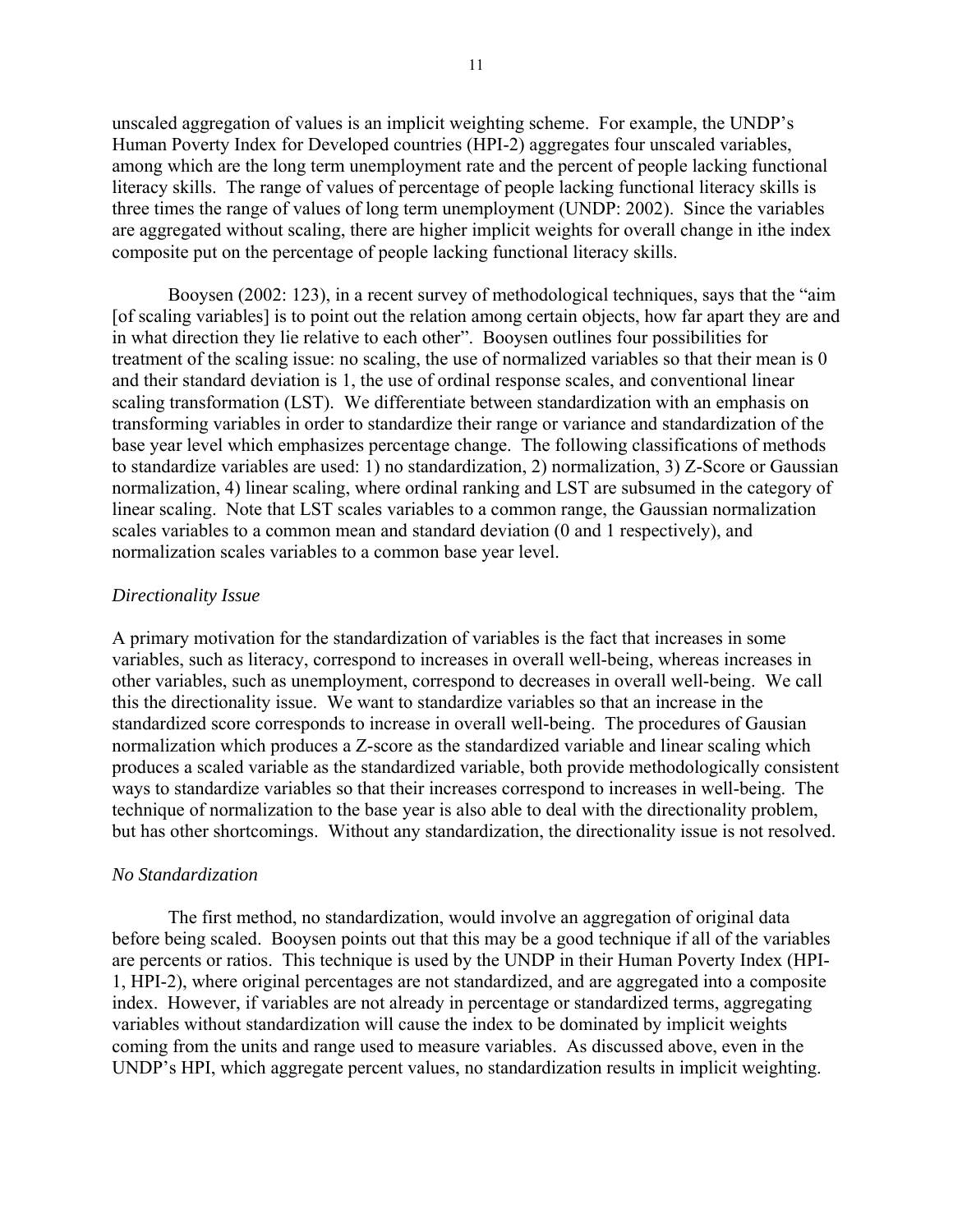#### *Normalization to base year*

The technique of normalization is used in the Index of Economic Well-Being. Each variable is normalized to the first year where data are available, and these normalized values are aggregated. This technique is essentially one aggregating percent changes over time in each variable. The advantages are the percent changes over time are highlighted, which is valuable for tracking temporal trends. It is also possible to deal with the directionality issue by taking the reciprocal of standardized variables whose decrease corresponds to increases in well-being, and aggregating these variables. Using this procedure, if the unemployment rate doubles from the base year then the standardized value will half, and this is the value that will be aggregated.

The disadvantage is that variables with low bases compared to the range of values can skew the index and cause small absolute changes in this variable to overwhelmingly effect the composite. For example, if the unemployment figures range from .5% to 15%, a change from 0.5% to 15% is a 30 fold increase, and a change from 0.5% to 5% will be a ten fold increase. However, in a different range of data, say between 10.5% and 15%, the same absolute change, of 4.5% from 10.5% to 15% is less than a 1.5 fold increase.

## *The Z-Score*

The Z-score is calculated subtracting the mean of a data set and then dividing by its standard deviation. The technique is based on the class of functions called Gaussian curves. A normal or Gaussian curve is defined by parameters of mean and standard deviation, and given by the formula  $f(x) = \frac{1}{\sqrt{2}}$  2 π σ  $e^{(\mathbf{x}-\mu)/\sigma}$  where  $\mu$  is the mean and  $\sigma$  is the standard deviation. If the standard deviation (square root of the variance) is calculated for a set of variables with mean zero, and then all values are divided by the standard deviation, the resulting set of values will have standard deviation 1. The procedure of Gaussian normalization first subtracts the mean of the variables, so that the mean of the transformed variables is zero.

Any variable standardization procedure must deal with the fact that for some variables, increases correspond to increases in well-being, and for others, increases correspond to decreases in well-being. The Z-score technique deals with this issue by multiplying the scaled variable by negative 1 if increases correspond to decreased levels in well being. However, Gaussian normalization does not necessarily standardize all variables to a specific range. Because the procedure transforms each variable by subtracting the mean and dividing by the standard deviation of a data set, depending on the data, it is likely that some data points will be outside of one standard deviation. The Z-score of a variable represents the number of standard deviations it is away from its mean, and therefore does not standardize variables to a common range.

For example, suppose that the unemployment data for 10 years and 10 countries is comprised of 48 values clustered near 5% unemployment, 48 values clustered near 8% unemployment and 1 value of 1% and one value of 15%. The mean unemployment rate is 6.53%. So after the mean is subtracted from the data (the first step in Gaussian normalization), the values are 48 at  $-1.53\%$ , 48 at 1.47%, 1 value at 8.47% and 1 value at  $-5.53\%$ . The standard deviation is thus  $(1/100)*(48*(-1.53)^{2}+48*1.47^{2}+8.47^{2}+(-5.53)^{2})^{1/2}=1.36$ . Thus, the Z-scores for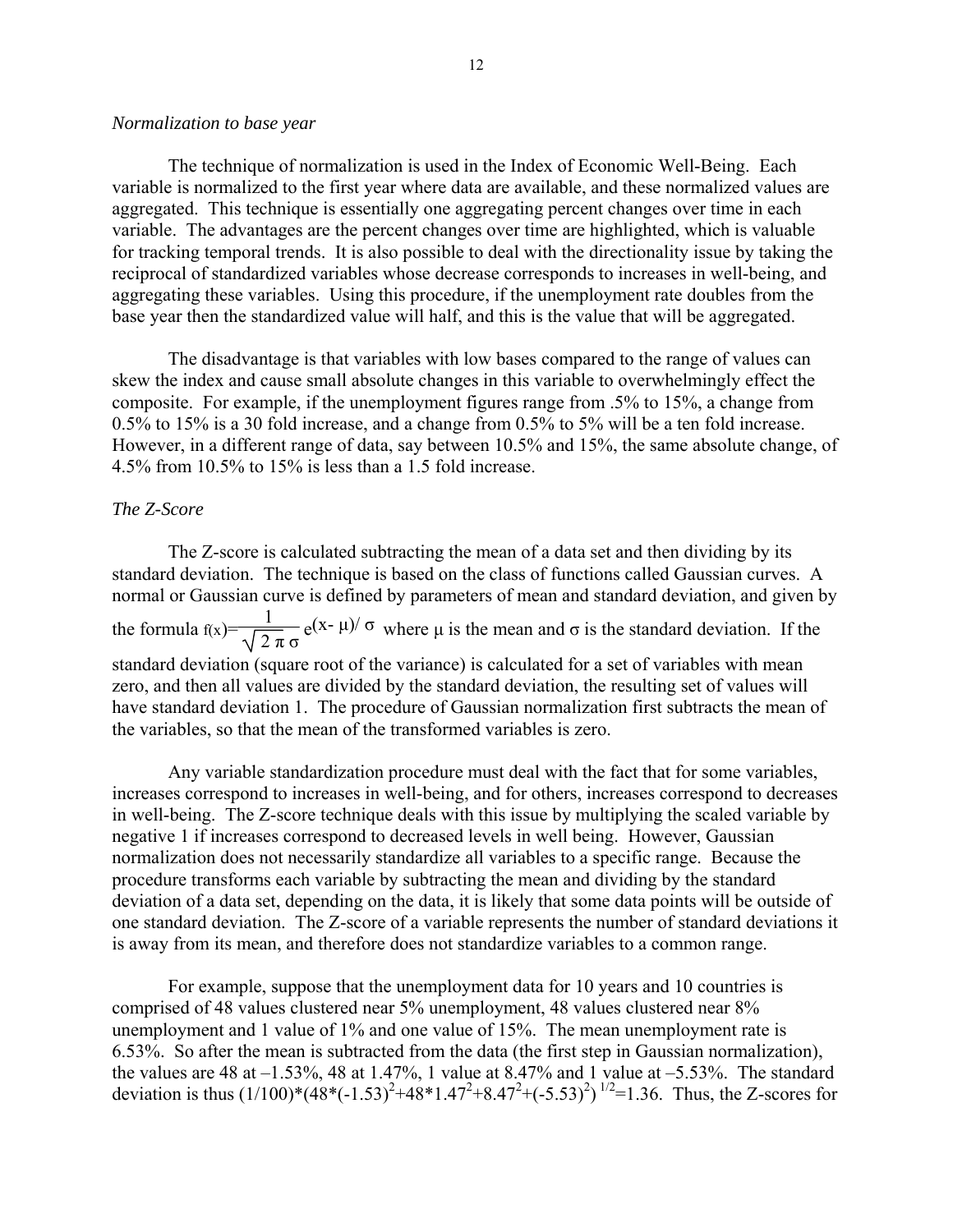these values are 48 at  $-1.125$ , 48 at  $-1.08$ , and 1 each at 6.23 and -4.067. Notice that these values do not represent a uniform range, and that the range is determined by the initial distribution of values.

Gaussian normalization is used by the World Economic Forum in its 1996 Global Competitiveness Report (WEF: 1996), and GeoAccess Division of Natural Resources Canada in its Atlas of Canada Quality Of Life Mapping Project (Morton: 2002).

## *Ordinal response*

Ordinal response is the technique where experts or evaluators interpret variables and classify them according to ordinal scales, usually between 1 and 5 or 10. Each factor in this index is valued to be in such a range by the people responsible for the construction of the index. Higher values correspond to more economic and social well-being and lower values to lower economic and social well-being. An example of ordinal response scales is found in the World Competitiveness Report 2002, where surveys ask for ordinal rankings of variables, and responses are averaged.

## *Linear Scaling Technique*

Linear Scaling Technique (LST) is a technique used to standardize the range of a variable. To do this, an estimate is made for the high and low values which represent the possible range of a variable for all time periods and for all countries, and denoted Min and Max, respectively. The data is then scaled according to these values. If a variable increase corresponds to an increase in overall welfare, the variable, VALUE, is scaled according to the formula

1) Value-Min Max-Min

In this case, we see that increases in the VALUE correspond to increases in scaled VALUE. Notice that if the Min is equal to zero, the formula above reduces to VALUE/Max.

If, in contrast, an increase in VALUE corresponds to decrease in overall welfare, the VALUE is scaled according to the complementary formula,

2) Max-Value<br>Max-Min

In this case, we see that increases in the VALUE correspond to decreases in the scaled VALUE. In both cases, the range of values is 0-1, and 0 corresponds to the lowest level of welfare, and 1 corresponds to the highest. Note that this formula reduces to (Max-Value)/Max when Min is set to 0. This technique is used to scale all variables in many indices, including the following: the Human Development Index produced by the UNDP, An Index of Social Health by Human Resources Development Canada (HRDC), the Index of Economic Freedom by the Heritage Institute and Economic Freedom produced by the Cato Institute.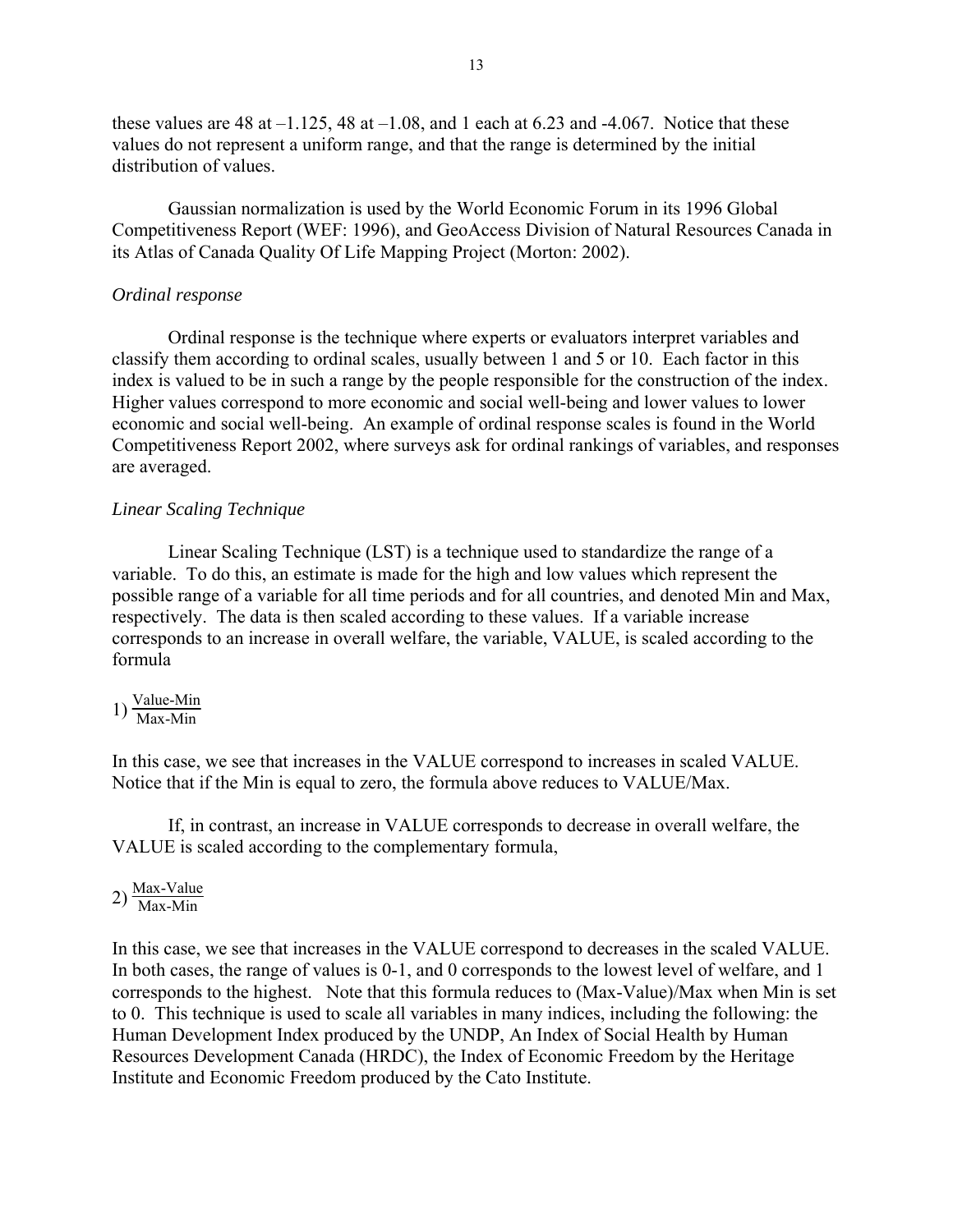#### AGGREGATION OPERATION

In addition to selecting variables, their functional forms, and a method of uniform standardization, an operation to combine components must be chosen. In order to aggregate consistently, we must standardize all variables contributing to the aggregate in the same way. A standard approach to aggregation is the addition of all components to form the composite index. Because standard averaging is straightforward, we will concentrate on multiplicative aggregation and the use of power-averaging developed by the UNDP.

## *Multiplicative Aggregation*

Developers of an index of social or economic well-being may want to include a variable quantity such as risk, that is a conditional probability and cannot be directly measured by a single variable alone. For example, the Index of Economic Market Well-Being seeks to measure the risk of single parent poverty. The only available variables are poverty incidence of single parent families and the rate of divorce. In order to find the rate of single parent poverty, we need to consider conditional probabilities. That is, the probability of being a single parent in poverty is modeled as the probability of being in poverty if you are divorced, times the probability of being divorced<sup>2</sup>. For this reason, the index measures the rate single parent poverty as the product of the rate of divorce times the rate of poverty among single parents.

This procedure has the advantage of more accurately quantifying the risk of poverty in society, but has some methodological problems. For one thing, if variables are scaled with LST before they are multiplied, the overall risk will not be scaled to the same range as the original variables. For example, the maximum and minimum levels of two variables may not ever be present in one single measurement, causing the multiplicative range to overestimate the actual range of the product of the two variables. Suppose that in 1980 the risk of divorce was .4 and the risk of single parent poverty was .8 and that in 2000, the risk of divorce was .8 and the risk of single parent poverty was .4. Then the total range coming from scaling variables before multiplying them would be .16 to .64, but in reality, both values are at .32. This problem could be overcome if conditional probabilities were first multiplied and then standardized.

#### *Additive Averaging*

 $\overline{a}$ 

Additive averaging is a technique of aggregating variables that gives explicit weights to each variable and sums the product each variable and its weight. The sum of all of the weights must be 1. This technique is advantageous because of its methodological transparency. For example, if four variables A, B, C, D are average with equal weights, the average is simply 0.25A+0.25B+0.25C+0.25D. And example of different weights would be 0.4A+0.4B+0.1C+0.1D, and any choice of weights which together add to 1 could be used. Because of its transparency and frequent usage, we do not discuss the method further here.

<span id="page-13-0"></span> $2^2$  This model assumes that single parents were once married.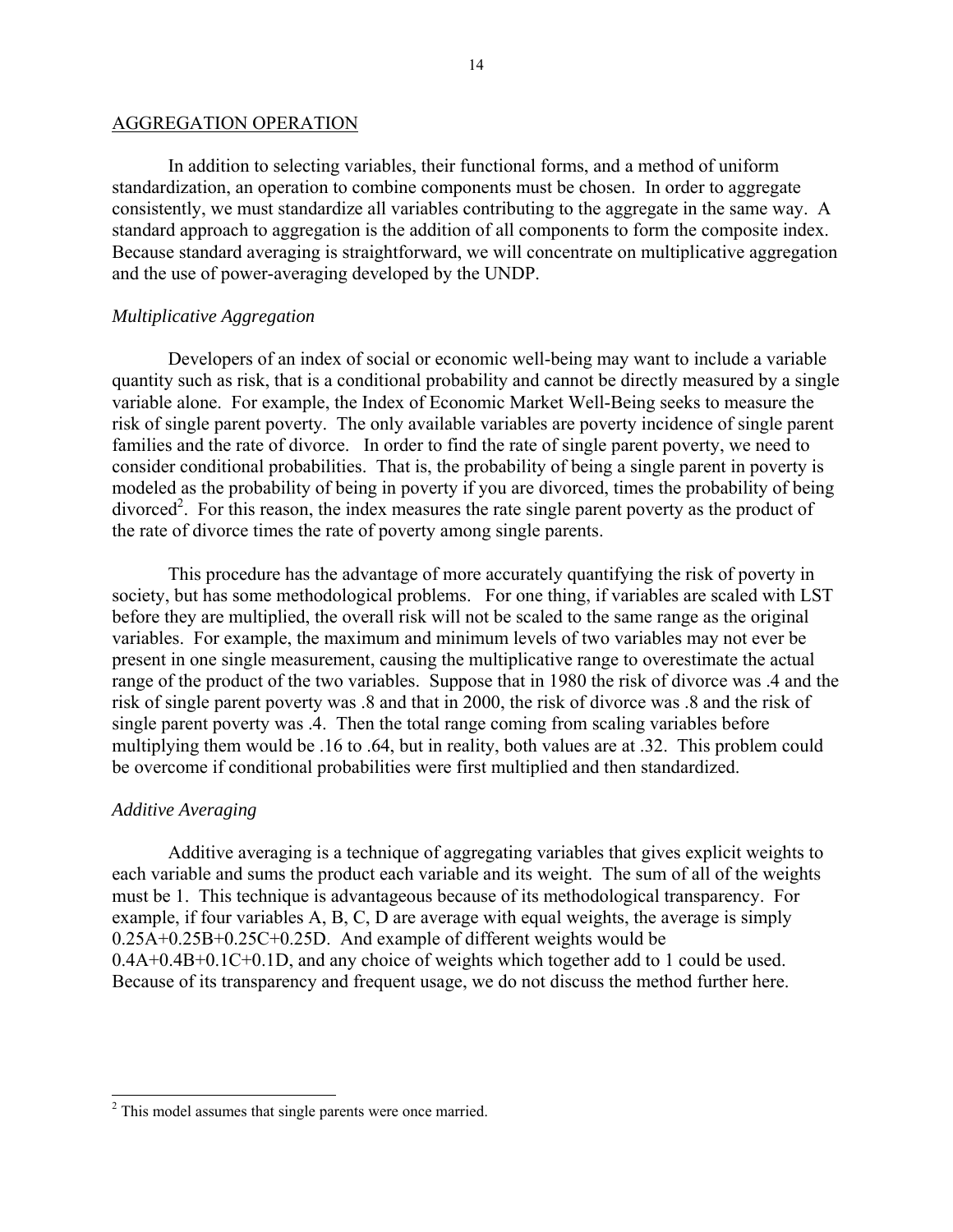## *Power Averaging*

 $\overline{a}$ 

The UNDP's Human Poverty Index 1, and 2 (HPI-1, HPI-2) use a different approach, that of power-averaging, which will be explained below. Instead of simply averaging the components that comprise the index:  $P_1$ =the probability of not surviving to age 60 (times 100),  $P_2$  $=$  adults lacking functional literacy skills, P<sub>3</sub>=population below the poverty line and P<sub>4</sub>=long term unemployment rate (lasting 12 or more months), power averaging is used. The method employed is the power averaging method, discussed extensively in the 1997 HDR (UNDP: 1997), in which variables are aggregated according to  $(1/3(x^{\alpha}+y^{\alpha}+z^{\alpha}))^{1/\alpha}$  $(1/3(x^{\alpha}+y^{\alpha}+z^{\alpha}))^{1/\alpha}$  $(1/3(x^{\alpha}+y^{\alpha}+z^{\alpha}))^{1/\alpha}$ <sup>3</sup>. This means that first, each variable is raised to the alpha power, then the terms are added and multiplied by 1/3 and then the alpha<sup>th</sup> root is taken. The motivation for this methodology is described in the technical notes to the 2001 HDR, "the value of 3 is used to give additional but not overwhelming weight to areas of more acute deprivation." The same methodology is applied in the Index of Multiple Deprivation produced by the Social Policy and Development Centre in Pakistan  $(2002:82)$ . The goal of power averaging is to weight a country's deprivation score more heavily in the area of most significant deprivation.

One may wonder why the  $1/\alpha$  root is taken after the variables are raised to the  $\alpha$  power and then averaged. This methodology is motivated by the so called L-p norms in classical mathematical analysis. We will not concern ourselves with the technical details, although the subject is an area of extensive study in mathematics. One reason to take the alpha<sup>th</sup> root after the variables are raised to the  $\alpha$  power and averaged is that if all variables which are averaged have the same value, then power averaging will give exactly the same result as simple additive averaging. Power averaging of 4 variables with the same value gives a formula that looks like  $(1/4 \left( \overline{X}^{3}+\overline{X}^{3}+\overline{X}^{3}+\overline{X}^{3} \right))$   $^{1/3}=(1/4 \left( 4\overline{X}^{3}\right))$   $^{1/3}=x$ , and simple additive averaging gives a formula that looks like  $(1/4*(x+x+x+x))=x$ .

Anand and Sen<sup>4</sup> (HDR: 1997) give a rigorous analysis of the technique of poweraveraging without specifying alpha. Their discussion is structured by qualitatively proscribing several properties that a human poverty index should have, and showing that the mathematical formula is consistent with this. They define a function P(α) which is H above, but varies with α.  $P(\alpha)$  is interpreted "as the degree of overall poverty that is equivalent to having a headcount

<span id="page-14-0"></span><sup>&</sup>lt;sup>3</sup> See 1997 Human Development Report for a complete mathematical characterization.

<span id="page-14-1"></span><sup>&</sup>lt;sup>4</sup> For calculating the HPI (and gender development index, GDI),  $\alpha$  = 3 is chosen because it mediates between not completely privileging the effect of an increase in a higher variable (low  $\alpha$ ) and having the property that as poverty indices go up, their relative significance also goes up. However, the authors acknowledge that the choice of any α is inherently arbitrary.

The effect of different values of alpha is explored in the technical notes to the 1997 index. The interpretation of change in variables X,Y,Z and their substitutability in the formula,  $1/3(X^{\alpha} + Y^{\alpha} + Z^{\alpha})^{\wedge 1/\alpha}$ , changes as alpha changes. First, note that when alpha is 1, this is simply the arithmetic average of  $X, Y, Z$ . In this case, changes in X,Y,Z are indistinguishable. Anand and Sen introduce the proposition 9 (1997: 121): the elasticity of substitution \sigma between any two subindices of  $P(\alpha)$ , that is between any two of X,Y,Z is constant and equal to  $1/(\alpha -1)$ . IN other words, when α is 1, there is perfect substitutability, and when alpha is infinity, there is no substitutability (1997: 121). The authors note that "the usual assumption that as the extent of deprivation in any dimension increases, the weight on further additions to deprivation in that dimension should also increase. For this we need  $\alpha$  >1. The increase in X compared to an increase in Y is  $(X/Y)^{\alpha-1}$ <sup>0</sup> (1997: 121).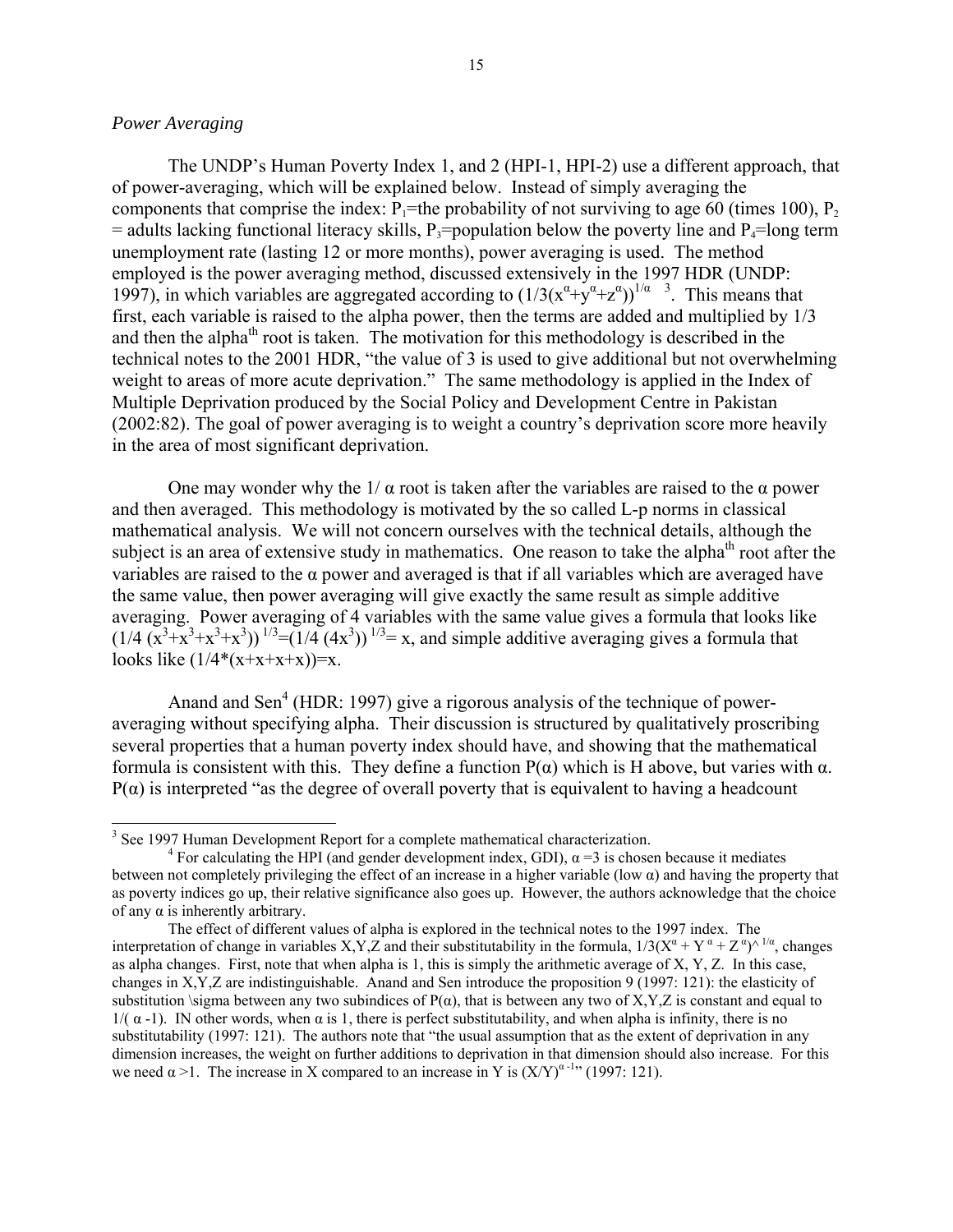ration of  $P(\alpha)$  in" each of the three dimensions. The following property is desired in an aggregate poverty index with distinct subindices: 1) the aggregate index should increase with increases in each factor. The increase of the index should be at an increasing rate as each component grows, that is, it should be convex with respect to each of the factors. In other words, is should also decrease at a diminishing rate with each factor. Another concept to consider is the disaggregation of P( $\alpha$ ), which turns out is not strictly decomposable. In other words, P( $\alpha$ ) of groups of disaggregated variables is smaller than the weighted mean of the  $P(\alpha)$  on each subindex. The authors go on to calculate the elasticity of substitution between  $P_i$  and  $P_j$ , factors composing P( $\alpha$ ), and that a relative unit increase in P<sub>1</sub> compared to P<sub>2</sub> is given by  $(P_1/P_2)^{\alpha-1}$ .

For calculating the HPI (and gender development index, GDI), alpha=3 is chosen because it mediates between not completely privileging the effect of an increase in a higher variable (low alpha) and having the property that as poverty indices go up, their relative significance also goes up. However, the authors acknowledge that the choice of any alpha is inherently arbitrary.

### *Example of Power-Averaging in the Human Poverty Index*

l

The Human Poverty Index (HPI-1 and HPI-2) use alpha averaging with alpha taken to be 3. In this section, we give a comparison of the rank order and scores of the formula used by the UNDP (alpha=3 averaging) and the formula of simple averages.

A particular example will be the sample calculation for Australia in the 2001 HPI-2, 4 aggregated probabilities described above,  $P_1 = 9.1$  per cent,  $P_2 = 17$  per cent,  $P_3 = 2.1$  per cent,  $P_4=14.3$  per cent, are calculated in the following way: HPI-2=  $(\frac{1}{4})^*$  $(9.1^3 + 17.0^3 + 2.1^3 + 14.3^3)^{1/3} = 12.9$ . If we were to do simple aggregation on these variables, we would calculate  $\frac{1}{4}$ (9.1+17.0+2.1+14.3)=10.6. If we use the United States as an example, we see a another difference: The HPI-2 (2002) =  $(1/4*(15.8^3+12.8^3+20.7^3+2^3)^{1/3})=15.8$ , whereas the average of these values is  $= \frac{1}{4}*(15.8+12.8+20.7+0.2)=12.3$ .

Below, we give a table of a comparison between the method of calculation for the HPI-2 and a simple average of the variables, and compare their rank. (Data from  $2001<sup>5</sup>$  $2001<sup>5</sup>$  $2001<sup>5</sup>$ ):

<span id="page-15-0"></span> $<sup>5</sup>$  The Probability at birth of not surviving to age 60 is given as per cent of cohort, People lacking functional literacy</sup> skills is given as per cent of people between the ages of 16 and 65, Long-term unemployment is as a per cent of labour force. Hence, all variables have a potential range between 0 and 100 per cent.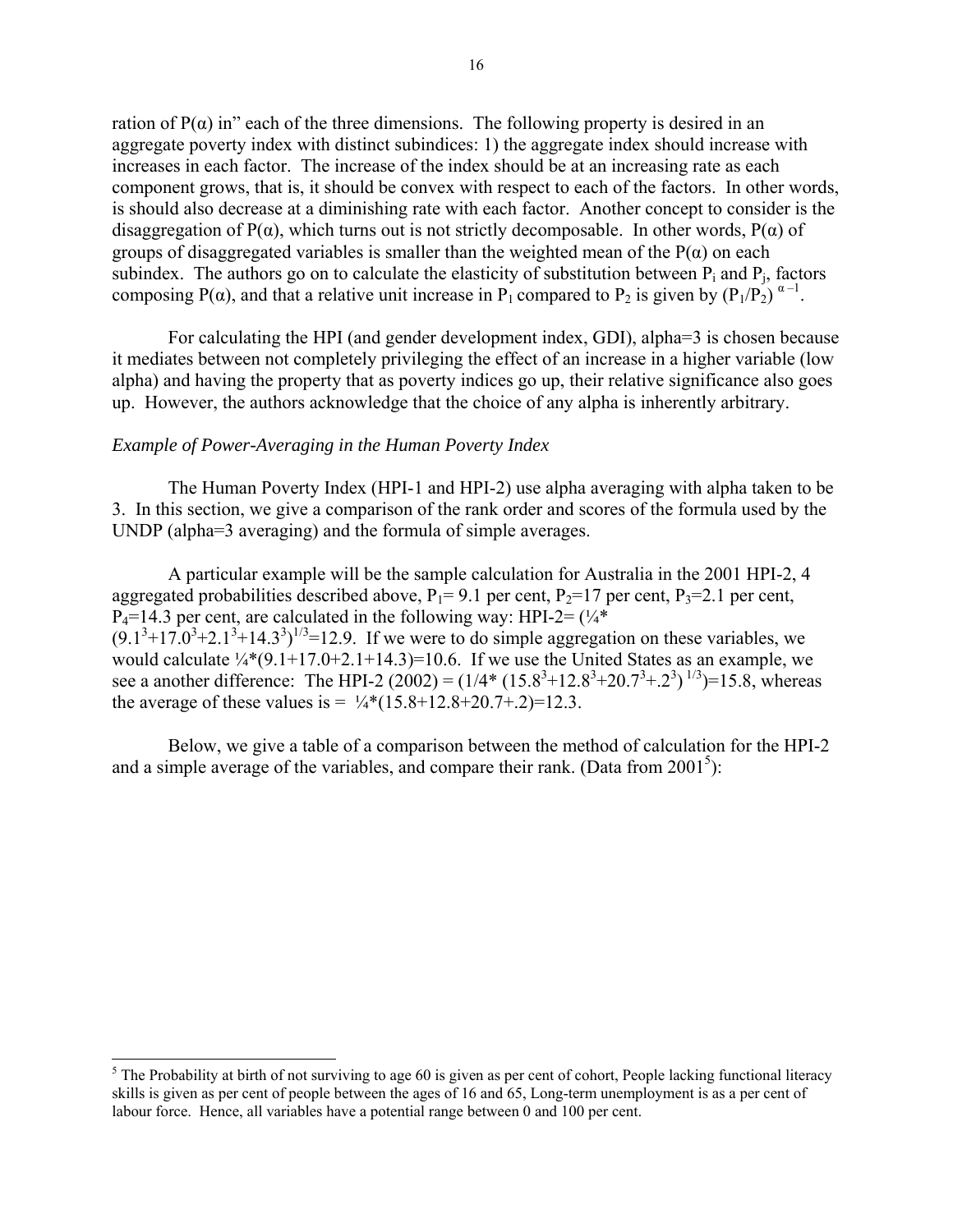|             | Probability at<br>birth of not<br>surviving to<br>age 60 (%) | People lacking<br>functional<br>literacy skills<br>$(\% )$ | unemploy<br>ment $(\%)$ | Long-term Percent of<br>people<br>below 50per<br>cent of<br>median<br>income | HPI-2<br>Calculation<br>(3 <sup>rd</sup> power)<br>averaging) <sup>6</sup> | $HPI-2$<br>Rank | Arithmetic Rank<br>Average |                |
|-------------|--------------------------------------------------------------|------------------------------------------------------------|-------------------------|------------------------------------------------------------------------------|----------------------------------------------------------------------------|-----------------|----------------------------|----------------|
| Norway      | 9.1                                                          | 8.5                                                        | 0.2                     | 6.9                                                                          | 7.5                                                                        | 2               | 6.2                        |                |
| Sweden      | 8                                                            | 7.5                                                        | 2.8                     | 6.6                                                                          | 6.8                                                                        |                 | 6.2                        | $\overline{2}$ |
| Canada      | 9.5                                                          | 16.6                                                       | 0.9                     | 11.9                                                                         | 12.1                                                                       | 7               | 9.7                        | $\overline{7}$ |
| Belgium     | 10.5                                                         | 18.4                                                       | 5.5                     | 5.2                                                                          | 12.4                                                                       | 8               | 9.9                        | 8              |
| Australia   | 9.1                                                          | 17                                                         | 2.1                     | 14.3                                                                         | 12.9                                                                       | 9               | 10.6                       | 9              |
| US          | 12.8                                                         | 20.7                                                       | 0.3                     | 16.9                                                                         | 15.8                                                                       | 12              | 12.7                       | 12             |
| Netherlands | 9.2                                                          | 10.5                                                       | 1.4                     | 8.1                                                                          | 8.5                                                                        | 3               | 7.3                        | 3              |
| Finland     | 11.3                                                         | 10.4                                                       | 3                       | 5.2                                                                          | 8.8                                                                        | 4               | 7.5                        | 4              |
| UK          | 9.9                                                          | 21.8                                                       | 1.8                     | 13.4                                                                         | 15.1                                                                       | 10              | 11.7                       | 10             |
| Denmark     | 12                                                           | 9.6                                                        | 4.5                     | 7.2                                                                          | 9.2                                                                        | 5               | 8.3                        | 5              |
| Germany     | 10.6                                                         | 14.4                                                       | 5.6                     | 7.5                                                                          | 10.6                                                                       | 6               | 9.5                        | 6              |
| Ireland     | 10.4                                                         | 22.6                                                       | 5.6                     | 11.1                                                                         | 15.3                                                                       | 11              | 12.4                       | 11             |
|             |                                                              |                                                            |                         |                                                                              |                                                                            |                 |                            |                |

Table 1: Comparison of power averaging and standard averaging with 2001 HPI-2 data

Data from UNDP's Human Development Report 2001 HPI-2 2001.

Notice that the only difference in relative rankings is between Sweden and Norway. Sweden is ranked first by the HPI-2 because its measures of deprivation, while having a slightly higher mean than Norway (see table), have much smaller average of their third powers, because they are more closely distributed to the mean. Another observation is that the HPI-2 index widens the range of the total index compared to a simple average of the values. In the above example, the HPI-2 has a range between 6.77 and 15.8, whereas the simple average is between 6 and 12.6. With more varied data, this trend might be more pronounced. But it is worth noting that the ranks of the countries are almost the same with either of the formulas, which leads us to consider whether the methodological transparency lost by using alpha=3 outweighs its technical sophistication.

We now give an example of the HPI-1 with selected countries in table format.

<span id="page-16-0"></span><sup>&</sup>lt;sup>6</sup> If X, Y, Z, W denote the variables in the columns, the HPI-2 is calculated as  $(1/4*(X^3+Y^3+Z^3+W^3))^{1/3}$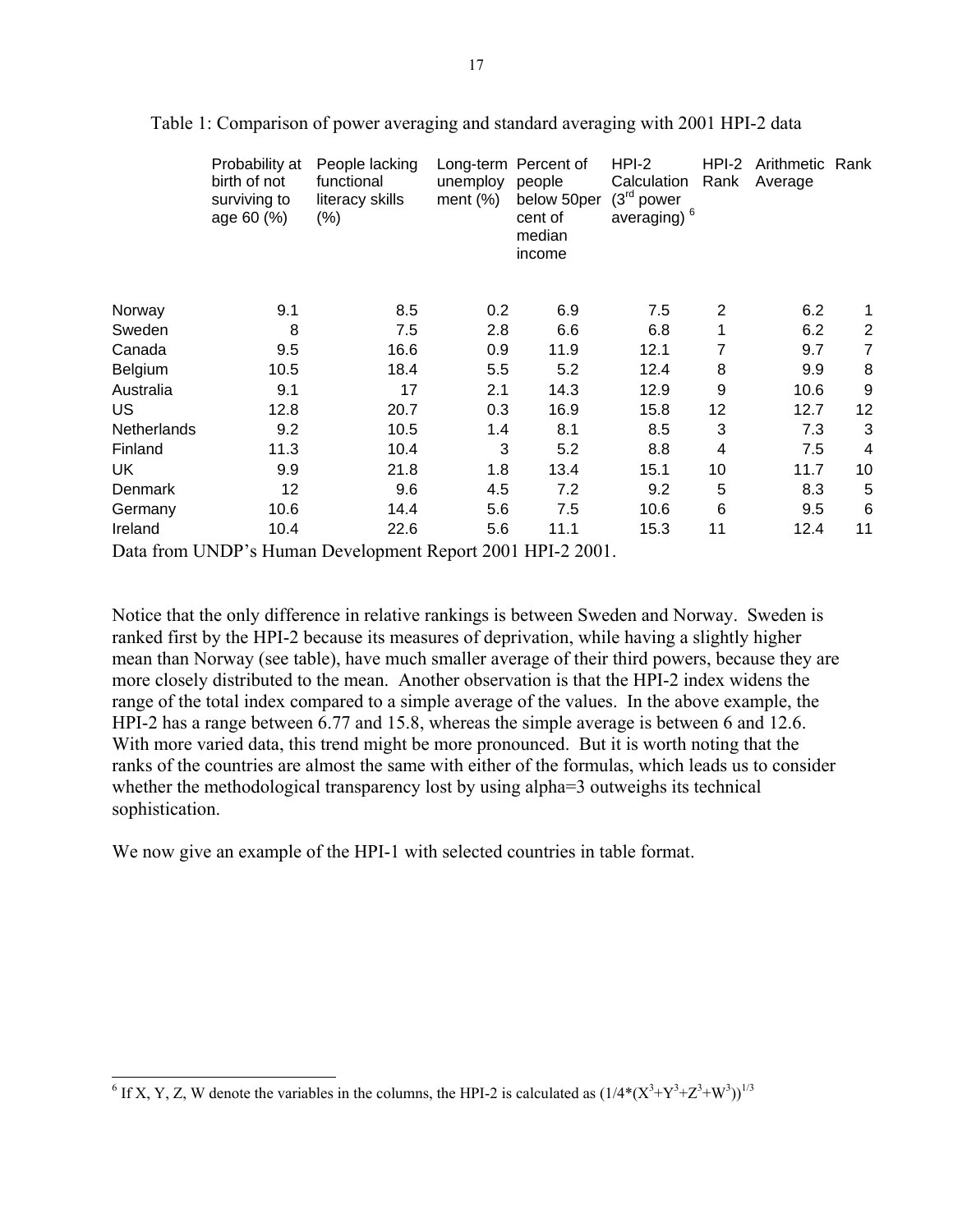|            | Probability Adult<br>at birth of<br>not<br>surviving<br>to age 40<br>$(\%)$ | illiteracy<br>rate $(\% )$ | Population<br>not using<br>improved<br>water<br>sources $(\% )$ | Underweight HPI-1 $(3^{rd} HPI-1)$<br>children under power<br>age $5(%)$ | average) | Rank           | Average Average | Rank           |
|------------|-----------------------------------------------------------------------------|----------------------------|-----------------------------------------------------------------|--------------------------------------------------------------------------|----------|----------------|-----------------|----------------|
| Pakistan   | 20.1                                                                        | 56.8                       | 12.0                                                            | 38.0                                                                     | 41.0     | $\overline{7}$ | 34.0            | 3              |
| Sudan      | 27.3                                                                        | 42.2                       | 25.0                                                            | 17.0                                                                     | 32.7     | 1              | 30.2            | $\overline{2}$ |
| Togo       | 34.1                                                                        | 42.9                       | 46.0                                                            | 25.0                                                                     | 37.9     | 5              | 37.5            | 8              |
| Nepal      | 22.5                                                                        | 58.2                       | 19.0                                                            | 47.0                                                                     | 43.4     | 10             | 37.9            | 9              |
| Yemen      | 20.0                                                                        | 53.7                       | 31.0                                                            | 46.0                                                                     | 41.9     | 8              | 37.4            | $\overline{7}$ |
| Bangladesh | 21.4                                                                        | 58.7                       | 3.0                                                             | 48.0                                                                     | 42.4     | 9              | 35.2            | 5              |
| Haiti      | 31.6                                                                        | 60.2                       | 54.0                                                            | 28.0                                                                     | 47.4     | 11             | 44.3            | 11             |
| Madagascar | 31.6                                                                        | 33.5                       | 53.0                                                            | 33.0                                                                     | 36.7     | 4              | 36.0            | 6              |
| Nigeria    | 33.7                                                                        | 36.1                       | 43.0                                                            | 27.0                                                                     | 35.0     | 3              | 34.9            | $\overline{4}$ |
| Djibouti   | 42.3                                                                        | 35.4                       | 0.0                                                             | 18.0                                                                     | 34.3     | 2              | 28.9            | $\mathbf{1}$   |
| Uganda     | 48.4                                                                        | 32.9                       | 50.0                                                            | 26.0                                                                     | 40.8     | 6              | 39.8            | 10             |

Table 2: Comparison of power averaging and standard averaging with 2001 HPI-2 data

Data from UNDP's Human Development Report 2002 HPI-1 2002, see technical notes for methodology.

This example better illustrates differences in ranking that result from power-averaging. The rankings of Pakistan, Bangladesh and Uganda change 4 ranking places between the  $3<sup>rd</sup>$  power average and standard averaging. This is due to the distribution of deprivation in the variables. In Pakistan and Bangladesh, the low level of people using unimproved water sources causes the total average of the components in the HPI-1 to be small. However, because both countries have high levels of other variables measuring deprivation, the  $3<sup>rd</sup>$  power averaging of the components lowers their ranking. The opposite is the case for Uganda, which has its deprivation more evenly distributed.

## EXPLICIT WEIGHTING OF VARIABLES

In the above methods of additive averaging and power-averaging, explicit weights must be chosen. In the discussion of power-averaging above, the choice of equal weights was made implicitly by dividing by the total number of variables. However, other weights can also be chosen. We now discuss a method for determining these explicit weights in a composite. As discussed by Booysen (2002), the following techniques to set explicit weights in aggregation are the most widely accepted and used<sup>[7](#page-17-0)</sup>:

- Expert weighting set by specialists, or societal determination
- Principal Component Analysis.

<span id="page-17-0"></span> $\frac{1}{\sqrt{7}}$  Note that implicit weights are set in scaling.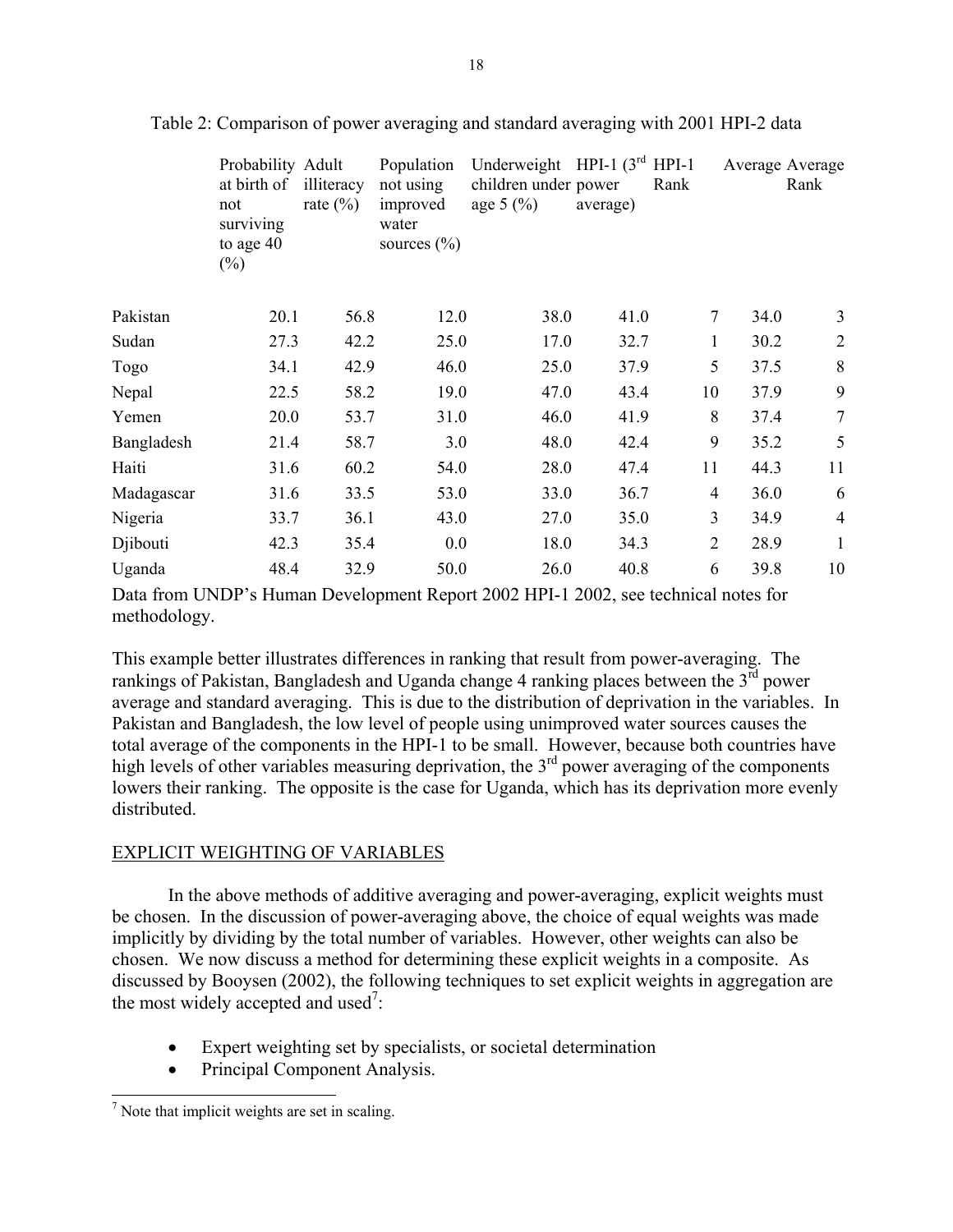• Explicitly set weights by another mechanism, such as equal weighting

Expert weightings are typically set by a group of specialists who set weights for each component. The values determined by specialists are then averaged. Weights are sometimes set by policy makers or social surveys about how meaningful or important individual variables are to people. Other explicit weighting systems exist, such as the explicit equal weighting of all variables in an aggregation.

To begin the discussion, we will consider two different interpretations of variables in the construction of aggregate indices. The first is the interpretation that view variables as ends in themselves, or that an aggregation of variables measures exactly what an index is interested in assessing. An example of this might be an aggregation of educational statistics, where literacy rate, enrollment and graduation rate, say, are exactly the quantities in which one is interested. This interpretation is in contrast to the idea that variables serve as indicators of a concept that we cannot measure with current tools. In this case, variables are variables. An example of this is the idea that a variety of diverse variables are all indicators of well-being, but no set of variables can perfectly capture the concept of social or economic well-being.

The literature on setting weights to aggregate variables, and on assessing the value of a weighting scheme tends to center on the process of setting weights as opposed to the effect of setting weights on the aggregate value. This aspect of interpretation is also meaningful: that if a survey has 4 components, each scaled with LST, the  $1<sup>st</sup>$  weighted with 10 per cent, the  $2<sup>nd</sup>$ weighted with 20 per cent, the  $3<sup>rd</sup>$  weighted with 30 per cent and the 4<sup>th</sup> weighted with 40 per cent, these weights imply that if the  $1<sup>st</sup>$  scaled value increase by 0.4 points, and the  $4<sup>th</sup>$  decreases by 0.1 point, the aggregate will remain the same. In other words, in a single index, implicitly, weights themselves determine the contribution of a variable to well-being. In this way, we notice that a linear aggregation of n variables results in n equations equating changes in scaled values, where if the weighting scheme is  $a_1^* x_1 + a_2^* x_2 + \ldots a_n^* x_n$ , then we have implicitly the equations a change of 1 point in x<sub>1</sub> is equivalent to a change of  $a_n/a_1$  points in x<sub>n</sub>,  $a_{n-1}/a_1$  points in  $x_{n-1}$ , and so on. This gives n-1 equations relating equivalences of changes in the levels of the n-1 variables, scaled by LST.

Another artifact of these equations is that they imply there is transitivity among the exchangeability among variables, in the same way as utility valuations imply transitivity among preferences. For example, suppose that we take the variables enrollment in secondary school, enrollment in tertiary school, infant mortality rate and life expectancy. It is imaginable that we might be able to relate the variables of secondary and tertiary enrollment to each other and infant mortality and life expectancy to each other with linear equations insofar as we could conceive of a relative weight between changes in each pair. However, it is much harder to relate the importance of changes in life expectancy to the importance of changes in secondary school enrollment.

## *Principal Component Analysis (PCA)*

It is perhaps this difficulty that has led some to use the technique of principal component analysis to weight variables in a composite index. The goal of principal component analysis is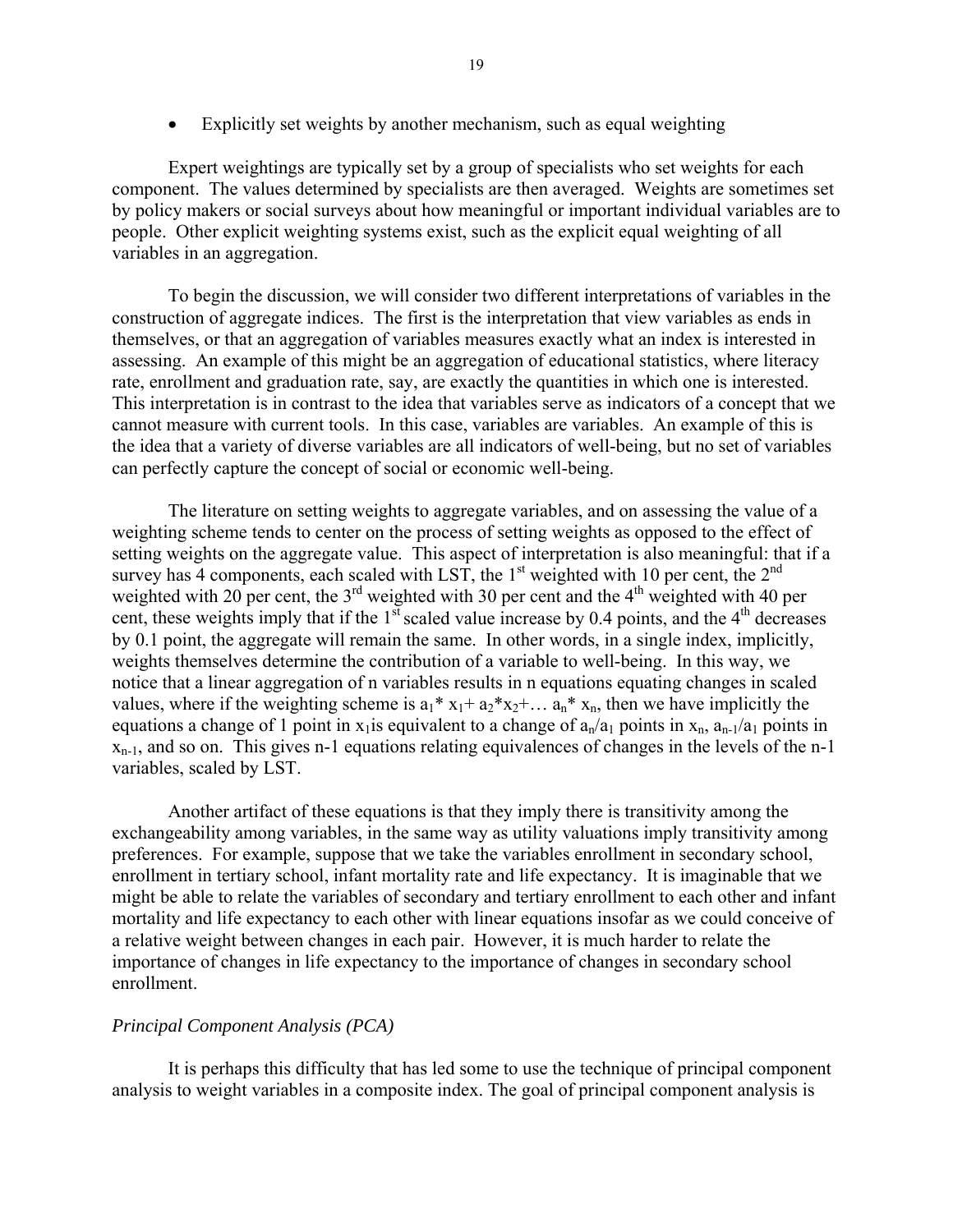essentially to uncover variations in a data set. Principal component analysis can be used to describe the variation of a data set using a smaller number of dimensions than number of variables of the original data. The weights of the components in the first principal component, which we call the principal component, are assigned to maximize the variation in the linear combination of original variables, or (equivalently) to maximize the sum of the squared correlations<sup>[8](#page-19-0)</sup> of the principal component with the original variable. Another way to think about this is that the first principal component is represented by the line in the original space of variables that minimizes the sum of the squared distances between it and the original data points.

PCA can be used to set weights in a set of data by using the coefficients of the first principal component as weights. In fact, PCA is a linear algebraic technique which generates weights of different variables by giving them exactly the components of the first eigenvector of the covaraince matrix. The weights assigned by PCA to various categories are therefore the weights that, give the maximum variation in the aggregated index values, over all possible choices of weights.

Although correlation PCA has some mathematical sophistication, its use in weighting components of social indices is dubious. For example, it may lead to variables in a data set which have little variation being assigned small weights. However, the index constructor chose variables that were deemed to be As has been pointed out, PCA removes control over the weighting of individual variables from the people who construct the index (Booysen references Ginsberg 1986), and gives a index a false aura of mathematical objectivity, one that may never be achieved a social index.

On the other hand, expert weighting, or weighting done by policy makers or public opinion polls suffer from disadvantages as well. As discussed before, an assignment of weights that implies the knowledge of relative valuation of variables is difficult, especially when different facets of social and economic well-being are aggregated. Policy makers or government officials will most likely be unable to represent their constituents relative valuations of components in a social index. And constituents may be unlikely to be able to compare such disparate aspects of well-being; indeed, this may be impossible, as peoples' preferences can be non-transitive, especially with high number of variables. For this reason, it may be wise to abandon the notion that there exists a set of weights capable of perfectly capturing the relative contribution of variables to overall well-being.

## *Equal Weighting*

In light of the difficulties surrounding the explicit third party determination of weights, as well as the lack of interpretive meaning for PCA, we should consider turning our attention to the idea that all variables should a priori be weighted equally. Although equal weighting is certainly an explicit weighting scheme, the a priori decision to adopt the technique of equal weighting for methodological purposes makes the choice of weights less subjective. A motivation for this approach is that it is objective in the sense that if adopted as a common technique of index aggregation, the subjective component of construction of indices would lie exclusively in the

<span id="page-19-0"></span><sup>&</sup>lt;sup>8</sup> The correlation matrix is the covariance matrix of variables which are scaled in order to have unit variance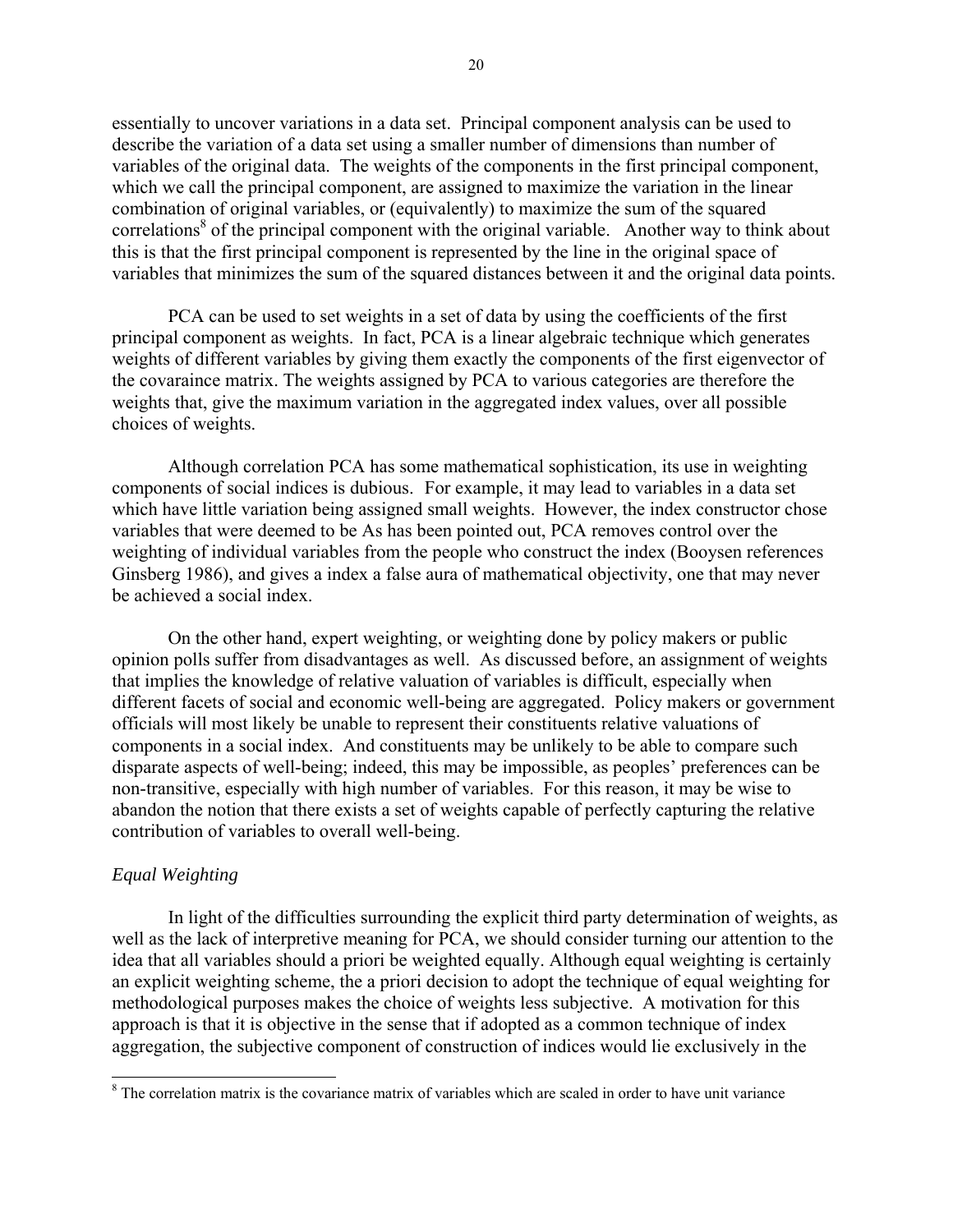<span id="page-20-1"></span>choice of variables. There is an advantage of this approach: namely, that a debate over the inclusion of variables, that is, which variables are important, can be conducted on a more basic level than a discussion that centers around the choice of numerical weights.

Another strength of this approach is that if variables are chosen as variables for something that cannot be perfectly quantified such as inequality, from the perspective of the social indicator constructor, the variables chosen as variables for a category of measurement should form a collection of multidimensional variables that is a sampling of indicators that may represent the category. Since the variables are variables and not measurements in themselves, it is more consistent to treat them as statistical objects that are not subject to further subjective numerical interpretation. As discussed earlier, involved statistical techniques such as PCA or factor analysis do not always make sense to apply to social indices due to the complex nature of social and economic phenomena. As a result, the case for uniformly aggregated variables, that is, a priori equal weights, is strengthened.

## SINGLE VERSUS COMPLEMENTARY APPROACH TO COMPOSITE INDICES

The UNDP uses the literacy variable (percent of population unable to read) in two different indices that are used to measure development, both of which are applied to developed countries: it appears both in the HDI and in HPI- $2<sup>9</sup>$  $2<sup>9</sup>$  $2<sup>9</sup>$ . In the HDI, it is aggregated after it has been linearly scaled, and in the HPI-2, it is aggregated after it has been raised to the power alpha=3, as discussed above. The HDI and HPI-2 are what we will call complementary indices.

### *The example of the HDI*

 $\overline{a}$ 

The HDI represents what is called a "conglomerative" approach to measures of social welfare, that is, a measure that evaluates the average welfare of a society. In the conglomerative approach, it may be possible for a great increase in the welfare of the best off to offset a decrease in the welfare of the worst off. The HPI-2 reflects a "deprivational perspective" in which the poverty of the worst-off members of society is underlined, and cannot be offset by an increase in the welfare of the best-off. The motivation for the complementary approach is outlined by Anand and Sen, in which they argue that the conglomerative and deprivational perspectives are not substitutes of each other. "We need both, for an adequate understanding of the process of development. The plurality of our concerns and commitment forces us take an interest in each<sup>"</sup>  $(1997: 2)$ .

The above passage provides the motivation for the two essentially different indices of development used by the UNDP: first, the HDI, which is comglomerative, and in which increases in GDP possibly representing unequal gains per capita, can, albeit with diminishing returns, offset increases in illiteracy; second, the HPI, a derivational measure where increases in the welfare of the best-off do not offset decreases in the welfare of the worst-off<sup>10</sup>. It is

<span id="page-20-0"></span> $9$  The Human Poverty Index, HPI, is calculated differently for countries that are considered developing and countries considered to be developed. The former index is called the HPI-1 and the latter is called the HPI-2. <sup>10</sup> The 2002 HPI-1 (for developing countries) is comprised of three equally weighted components: probability at

birth of not surviving to age 40 (times 100), adult illiteracy rate, unweighted average of population not using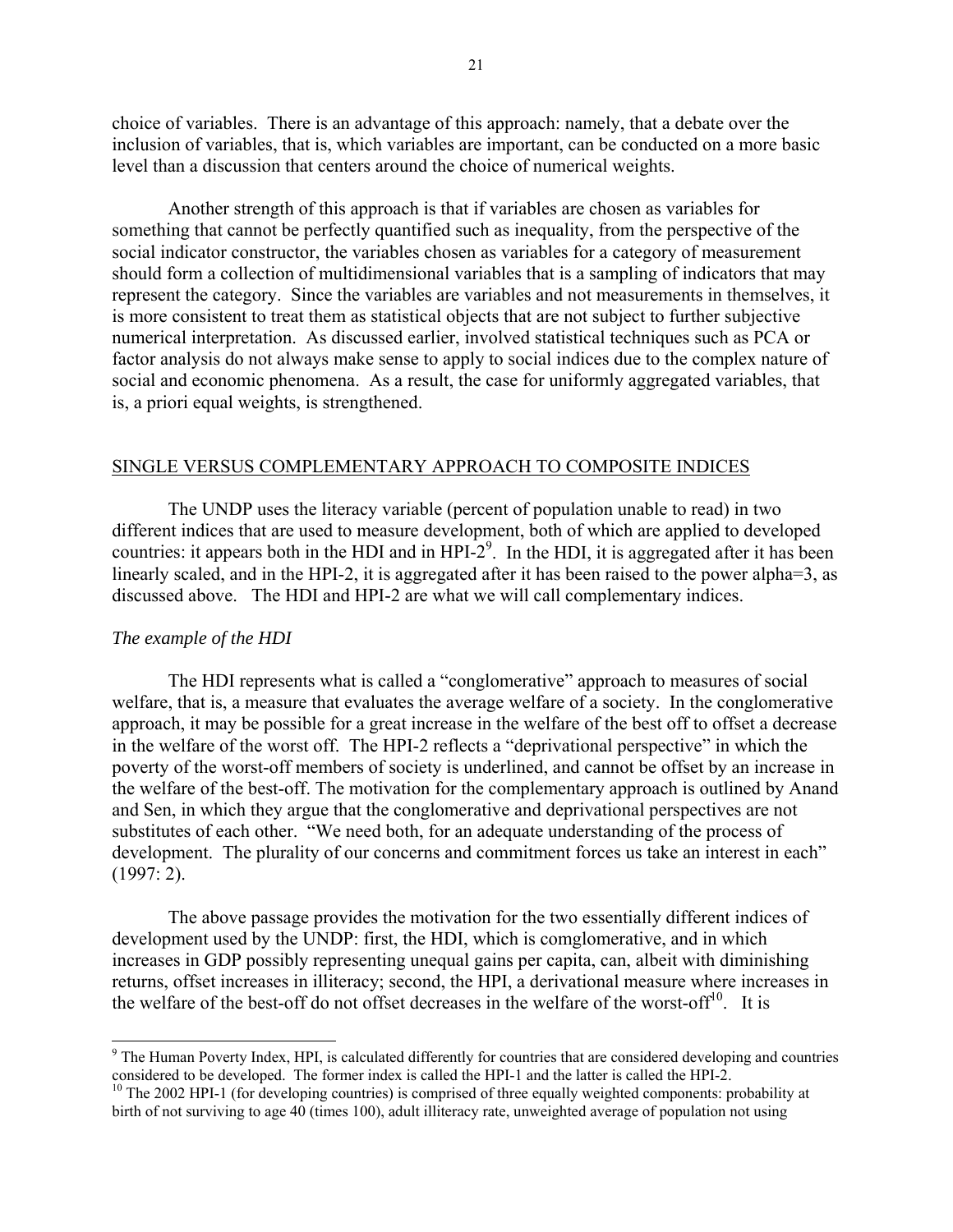important to point out that variables to measure the welfare of the worst-off may not be available in a standardized format across countries. For example, even measures such as life expectancy at birth may not measure the welfare of the worst-off economically in a country that is ravaged by AIDs. Variables that represent deprivation in the HPI-2, such as illiteracy rate and mortality rate are good but not perfect indicators the welfare of the worst off. The percentage of people below 50% of the median income, a variable also used in the HPI-2, is a more consistent measure of the welfare of the worst off. The HPI-1 for developing countries, which is the companion to the HPI-2 for developed countries, uses two variables that more consistently represent the welfare of the worst off: percentage of population not using improved water facilities and percentage of children under 5 who are underweight. It also includes the probability at birth of not surviving until age 40 and adult illiteracy rate. See Table 1.

### *Ethical motivation for complementary indices*

l

The analysis leading to complementary indices: deprivational and conglomerative is founded on extensive work in ethics and economics, in particular by Rawls and Sen. The methodology leads us to consider two ideas for modification of indices of social and economic well-being.

The first is that indices of social and economic well-being themselves should reflect the conglomerative and disaggregated approaches. According to this methodology, deprivational and conglomerative indices should be constructed separately side-by-side along the lines of the UNDP indicators. For example, the Index of Economic Well-Being, which is currently a conglomerative index, could be supplemented with a deprivational measure including variables of income inequality, risk from poverty in old age, risk of poverty, illness and unemployment. For indices such as the Index of Economic Well-Being, the interpretation of 'deprivational'' may be different than in the HPI. Here it may be better interpreted to be social costs or risks, and include a subset of the variables already used in the conglomerative index that represent measures of deprivation: for example, inequality, environmental degradation, and foreign debt.

In addition to the ethical dimensions that motivate the complementary index approach, we see a statistical motivation. General aggregations of variables using a conglomerative strategy do not reflect the variability of the components of the index. In other words, if 4 values are averaged, distributions of 21, 1, 1, 1 and 6, 6, 6, 6 equally influence the index, although the values themselves are likely to represent vastly different social conditions. The Index of Economic Well-Being serves as a good example of this, where the four categories are consumption flows, wealth stocks, equality and economic security. The introduction of a deprivational index would highlight a difference between these distributions.

Of course, this approach is not able to differentiate all distributions, and we could imagine two quite different distributions that value similarly on both conglomerative and deprivational measures. However, if the goals of a social index are to both evaluate the total

improved water sources and underweight children under age 5. The HPI-2 is comprised of 4 equally weighted components: probability at birth of not surviving to age 60 (times 100), adults lacking functional literacy skill, population below income poverty line, long-term unemployment rate.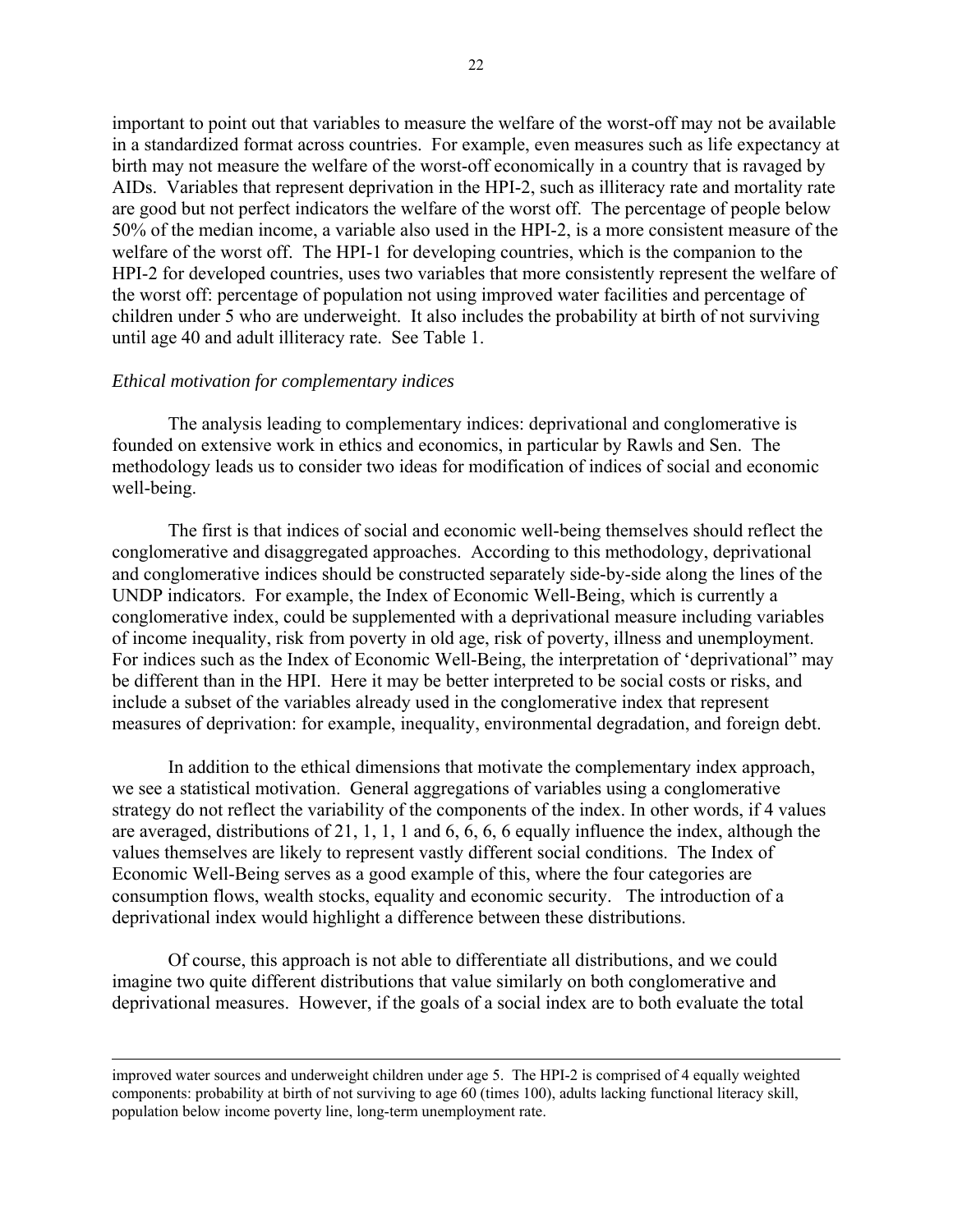well-being of society and to assess the conditions of deprivation and risk within it as (REFS) suggest, the complementary approach may be valuable.

## APPLICATIONS TO INDICES OF SOCIAL AND ECONOMIC WELL-BEING

### *Summary of aggregation techniques and their discussion in the literature*

The above discussion of UNDP methodology of index construction highlights two techniques that are used in the HDI and HPI-2 but are not found in other major social indices<sup>11</sup>: the use of functional forms before applying the Linear scaling transformation (eg. the logarithm or the power function), and the introduction of the distinction between and incommensurate nature of conglomerative (HDI) and deprivational indices (HPI).

Little attention is paid to these techniques in the literature. Instead, criticism of the HDI focuses on a discussion of the appropriateness of variable choices, and the chosen weighting scheme. In 1992, Tatlidil used Principal Component Analysis to argue for equal weights on the three measures (Tatlidil 1992). Another discussion centers on whether the three component variables are correlated and how their weights should be adjusted. For example, Allen Kelly  $(1991)$  suggests that the weights should be set according to a "meta production function". Because such is not available, he advocates the exploration of variable correlations. Srinivasan has criticized the index because, even if PCA is used, the high correlation of variables, the linear combination given by PCA "says nothing about what aspects of development are being portrayed by the combination" (Srinivasan 1994). McGillivray and White (1991) have found symmetry and lack of causality in the correlation of the variables.

Criticisms of the HDI's weighting and measuring methodology are primarily structural critiques, such as the idea that all data should be first scaled to be spread around the same mean with the same variance so that the three factors can be represented as vectors in 3 dimensional space. Once this transformation is done, the vector distance between the country with the most desirable vector could be measured and give the values (Noorbakhsh AMHDI 1998). Other critiques focus on the correlations between the actual variables: in another paper, Noorbahakhsh claims that the HDI has the desired property that the components in the HDI are not highly correlated with each other and that the index is not highly correlated with any of its components (THDI: 1998).

## *Suggestions for changes in the Index of Economic Well-Being and the Index of Labour Market Well-Being*

We now evaluate the applicability of a complementary approach for two indices constructed by the Centre for the Study of Living Standards: the Index of Economic Well-Being and the Index of Labour Market Well-Being. Both the Index of Economic Well-Being and the Index of Labour Market Well-Being are conglomerative indices. We notice that in the HPI (the deprivational index), variables are not scaled before they are alpha-averaged. This choice might

 $\overline{a}$ 

<span id="page-22-0"></span> $11$  An exception is Social Development in Pakistan 2001 (SPCD 2002).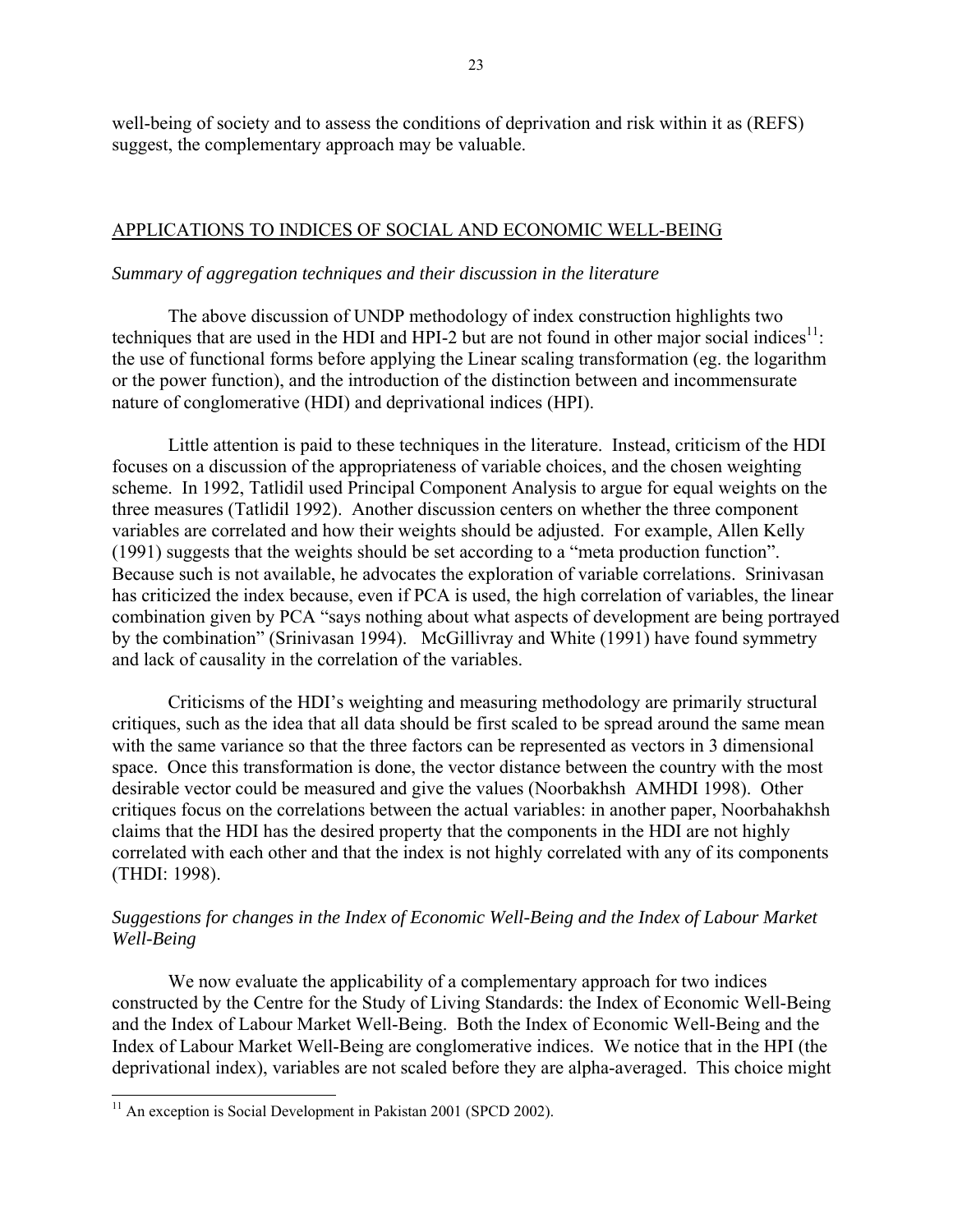have been made for methodological transparency. But it has the undesirable effect of using unscaled data, which suffers from the problem of implicit weighting due to measurement scale. To make the approach to the Index of Labour Market Well-Being and the Index of Economic Well-Being complementary, we now suggest a deprivational component to these indices with sample calculations which use scaled variables.

## *A complementary approach to Index of Economic Well-Being*

The variables in the Index of Economic Well-Being are market consumption per capita, government spending per capita, variation in work hours, capital stock per capita, R&D per capita, natural resources per capita, human capital, net foreign debt per capita, social cost of environmental degradation, poverty intensity, Gini coefficient, risk from unemployment, risk from illness, risk from single parent poverty, risk from poverty in old age.

The deprivational index complementary to the conglomerative one already in existence can use variables already used in the conglomerative index but which specifically rep\flect the well-being of the worst-off. This suggestion is along the lines of the complementary approach used by the UNDP: the conglomerative measure of the HDI and the deprivational measure of the HPI. We suggest the deprivational aspects of this index be risk from poverty in old age, risk from single parent poverty, risk from illness, risk from unemployment, poverty intensity, and Gini coefficient, and social cost of environmental degradation.

## *A complementary approach to the Index of Labour Market Well-Being*

The variables in the Index of Labour Market Well-Being are labour compensation per worker, labour compensation per hour, average educational attainment, hourly wage inequality, incidence of low wage unemployment, average of overall and long term unemployment rate , and a measure of the unemployment benefits rate.

We suggest the deprivational aspects of this index be hourly wage inequality, incidence of low wage unemployment, average of overall and long term unemployment rate, risk from workplace injury and death, risk from poverty in old age.

Below (see attached chart), we present a deprivational index for the Index of Labour Market Well-Being. We aggregate the index according to averaging its components, as well as with  $\alpha = 3$  to compare. Notice that the choice of  $\alpha = 3$  has a much more pronounced effect on the number for the US. While Switzerland's total conglomerative index value ranges from 0.5 to 0.6, the US<sup> $\cdot$ </sup> has a range near 0.4. The deprivational index, using the simple average makes this difference starker: Switzerland values about 0.8, whereas the US does not reach 0.5; with  $\alpha = 3$ , the difference is even sharper with the US not even achieving 0.3, where Switzerland maintains the same range.

### CONCLUSIONS AND BEST PRACTICE

The main attention of the paper has been to provide a systematic interpretation of methodological choices presented in the construction of an index of well-being. These choices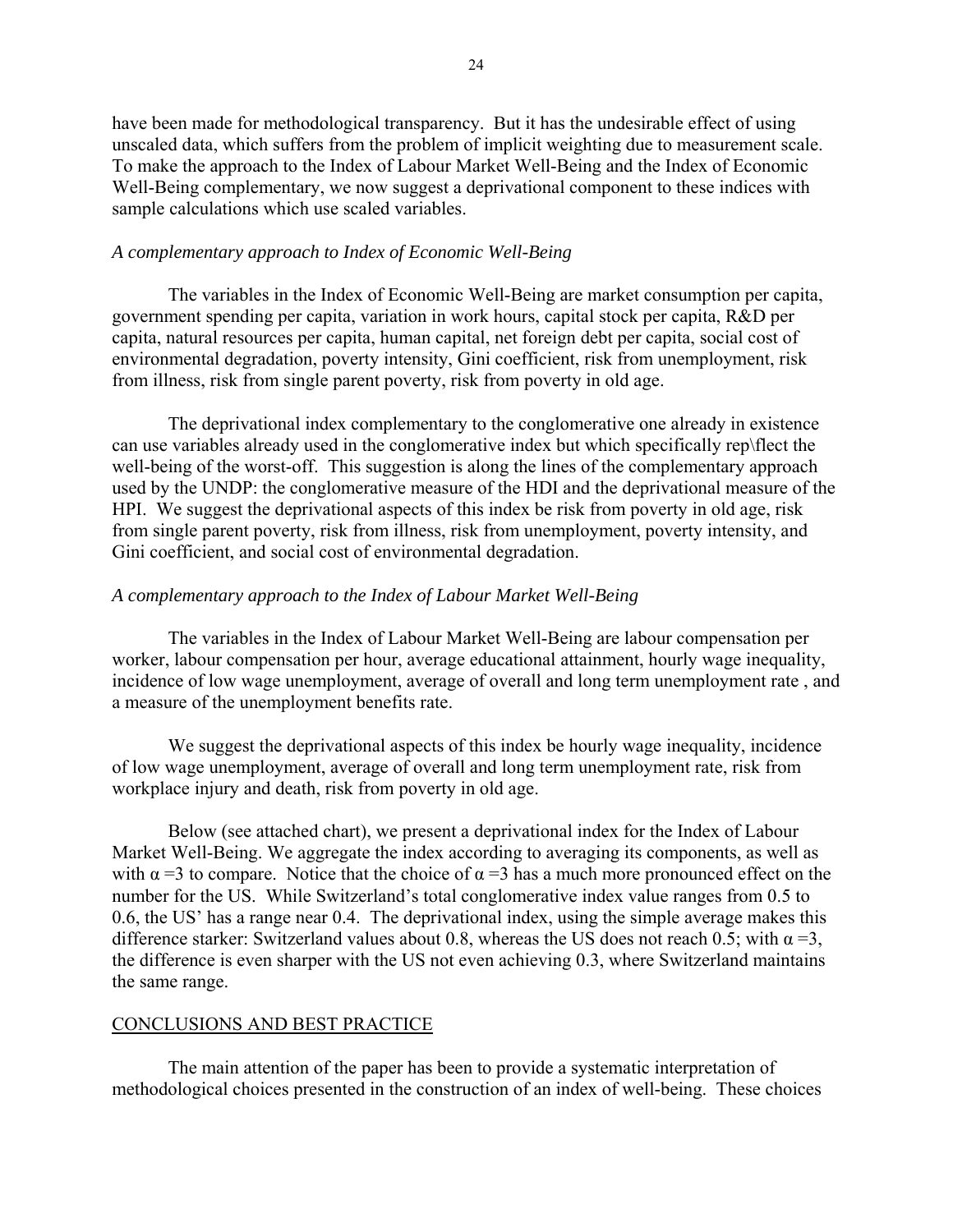determined the structure of the paper, and are exemplified in Exhibit 1, a Typology of Methodological Choices Associated with Composite Index Construction. We have tried to provide an analysis of the rationale behind each methodological choice, as well as summary of the advantages and disadvantages of using each approach. This is summarized in Exhibit 2. To conclude the paper, we will review each of main choices encountered—single vs. complementary approach, variable selection, functional forms, standardization method, aggregation operation, weighting scheme—and suggest best practice procedures in some cases. We evaluate these choices for methodological transparency and technically consistent methodology.

• Best Practice: Use functional forms when the marginal changes in a variable are significantly different within the range of values taken on by the variable in the index.

The use of the functional form of log in the HDI, that is, scaling the log of the per capita GDP values is methodologically consistent with the idea that per capita income has sharply decreasing returns to scale. This is an important point made by the UNDP, and the use of the log functional form is a methodologically consistent way of representing this normative view. The use of the log functional form in the HDI is fairly transparent, and is the only non-trivial functional form used on the variables: the other data is simply scaled with LST. However, it is not clear whether the use of a combination of non-trivial power and log functional forms on many different variables in a single index would be able to maintain the same transparency. We suggest that applying non-trivial functional forms is best-practice when the marginal changes in a variable are significantly different within the range of values taken on by the variable in the index.

• Best Practice: Use a complementary approach to indices of social and economic wellbeing to highlight deprivation: both a conglomerative and a deprivational index.

Alpha-averaging in the HPI, a deprivational index, is used to give higher implicit weights to areas with higher levels of deprivation. The use of alpha greater than 1 in a deprivational index corresponds technical consistency. On the other hand, since the motivation for setting alpha greater than 1 requires involved mathematical derivation, alpha equally 1 gives rise to a more transparent methodology. To justify technical consistency, we would need a convincing difference in between rankings derived from the use of alpha =1 and alpha =3. Indeed, in the small ranges we are considering, where variables range from 0 to 1, the true difference between these two schemes may not be very significant. In Table 1, we saw that for the 2001 HPI-2, the difference between alpha=1 and 3 only changed one pair of rankings. In the 2002 HPI-2, the rankings for alpha=1 and 3 were identical. Of course, this is not a mathematically rigorous method of evaluating the choice of a value of alpha. But it gives convincing circumstantial evidence that the advantages from transparency of choosing alpha to be 1 may outweigh its methodological consistency of choosing it to be 3.

The use of a complementary approach, conglomerative and deprivational, however, does not suffer from the same loss of methodological transparency. In fact, the inclusion of a deprivational measure may help clarify the meaning of a conglomerative index and vice versa. The reason for this is that a deprivational measure can clarify whether a high level of well-being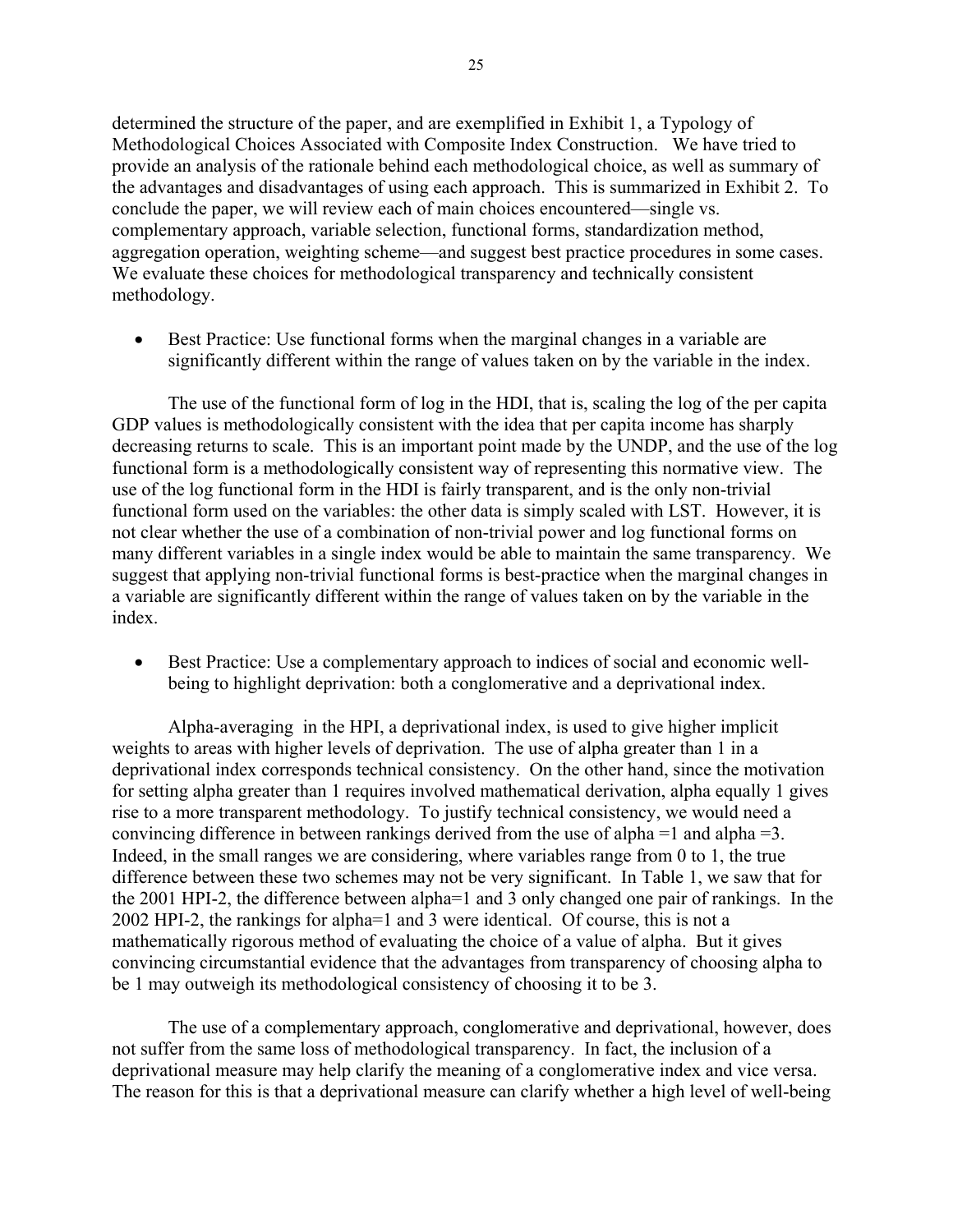is concentrated in a well-off section of society, or whether a lower level is more evenly spread. Similarly, a conglomerative index can give more descriptive nature to the total well-being of society which may influence the potential for alleviating that deprivation. A complementary approach to index construction may be a powerful and universalizable tool for social index methodology.

• Best Practice: Use the Linear Scaling Technique to standardize all variables

By standardizing the range of variables, Linear Scaling Technique assigns the lowest implicit weights to variables of all procedures we considered. It also deals with the directionality issue, and provides a consistent way to aggregate variables some of whose increases correspond to increases in well-being, and some of whose decreases correspond to increases in well-being.

Table 3: A Deprivational Index for the Index of Labour Market Well-Being, Center for the Study of Living Standards, Comparison between Switzerland and the United States

| Switzerland | Scaled<br>index of<br>9th to 1st<br>decile | Scaled<br>incidence<br>of low-<br>wage<br>unemploy<br>ment | Scaled<br>standardized<br>unemployme<br>nt rate | Scaled<br>long-<br>term<br>unemplo<br>yment<br>rate | Scaled<br>injury rate | Scaled<br>fatality<br>rate | Arithmetic Power<br>average | average<br>$(alpha=3)$ |
|-------------|--------------------------------------------|------------------------------------------------------------|-------------------------------------------------|-----------------------------------------------------|-----------------------|----------------------------|-----------------------------|------------------------|
|             |                                            |                                                            |                                                 |                                                     |                       |                            |                             |                        |
| 1980        | 0.27                                       | 0.43                                                       | 0.02                                            | 0.01                                                | 0.16                  | 0.18                       | 0.18                        | 0.26                   |
| 1981        | 0.27                                       | 0.43                                                       | 0.02                                            | 0.01                                                | 0.16                  | 0.18                       | 0.18                        | 0.26                   |
| 1982        | 0.27                                       | 0.43                                                       | 0.03                                            | 0.02                                                | 0.16                  | 0.18                       | 0.18                        | 0.26                   |
| 1983        | 0.27                                       | 0.43                                                       | 0.07                                            | 0.04                                                | 0.16                  | 0.18                       | 0.19                        | 0.27                   |
| 1984        | 0.27                                       | 0.43                                                       | 0.09                                            | 0.04                                                | 0.16                  | 0.18                       | 0.20                        | 0.27                   |
| 1985        | 0.27                                       | 0.43                                                       | 0.07                                            | 0.04                                                | 0.16                  | 0.20                       | 0.19                        | 0.27                   |
| 1986        | 0.27                                       | 0.43                                                       | 0.06                                            | 0.03                                                | 0.16                  | 0.18                       | 0.19                        | 0.27                   |
| 1987        | 0.27                                       | 0.43                                                       | 0.05                                            | 0.03                                                | 0.16                  | 0.19                       | 0.19                        | 0.27                   |
| 1988        | 0.27                                       | 0.43                                                       | 0.05                                            | 0.02                                                | 0.16                  | 0.19                       | 0.19                        | 0.27                   |
| 1989        | 0.27                                       | 0.43                                                       | 0.04                                            | 0.02                                                | 0.16                  | 0.18                       | 0.18                        | 0.26                   |
| 1990        | 0.27                                       | 0.43                                                       | 0.04                                            | 0.02                                                | 0.16                  | 0.22                       | 0.19                        | 0.27                   |
| 1991        | 0.27                                       | 0.43                                                       | 0.08                                            | 0.04                                                | 0.15                  | 0.19                       | 0.19                        | 0.27                   |
| 1992        | 0.26                                       | 0.43                                                       | 0.12                                            | 0.08                                                | 0.14                  | 0.16                       | 0.20                        | 0.26                   |
| 1993        | 0.27                                       | 0.43                                                       | 0.16                                            | 0.10                                                | 0.13                  | 0.14                       | 0.21                        | 0.26                   |
| 1994        | 0.26                                       | 0.43                                                       | 0.15                                            | 0.14                                                | 0.13                  | 0.16                       | 0.21                        | 0.26                   |
| 1995        | 0.27                                       | 0.43                                                       | 0.14                                            | 0.15                                                | 0.12                  | 0.13                       | 0.21                        | 0.26                   |
| 1996        | 0.27                                       | 0.43                                                       | 0.16                                            | 0.12                                                | 0.11                  | 0.13                       | 0.20                        | $\overline{0.26}$      |
| 1997        | 0.27                                       | 0.43                                                       | 0.17                                            | 0.15                                                | 0.10                  | 0.14                       | 0.21                        | 0.27                   |
| 1998        | 0.27                                       | 0.43                                                       | 0.14                                            | 0.15                                                | 0.10                  | 0.13                       | 0.21                        | 0.26                   |
| 1999        | 0.27                                       | 0.43                                                       | 0.12                                            | 0.15                                                | 0.10                  | 0.10                       | 0.20                        | 0.26                   |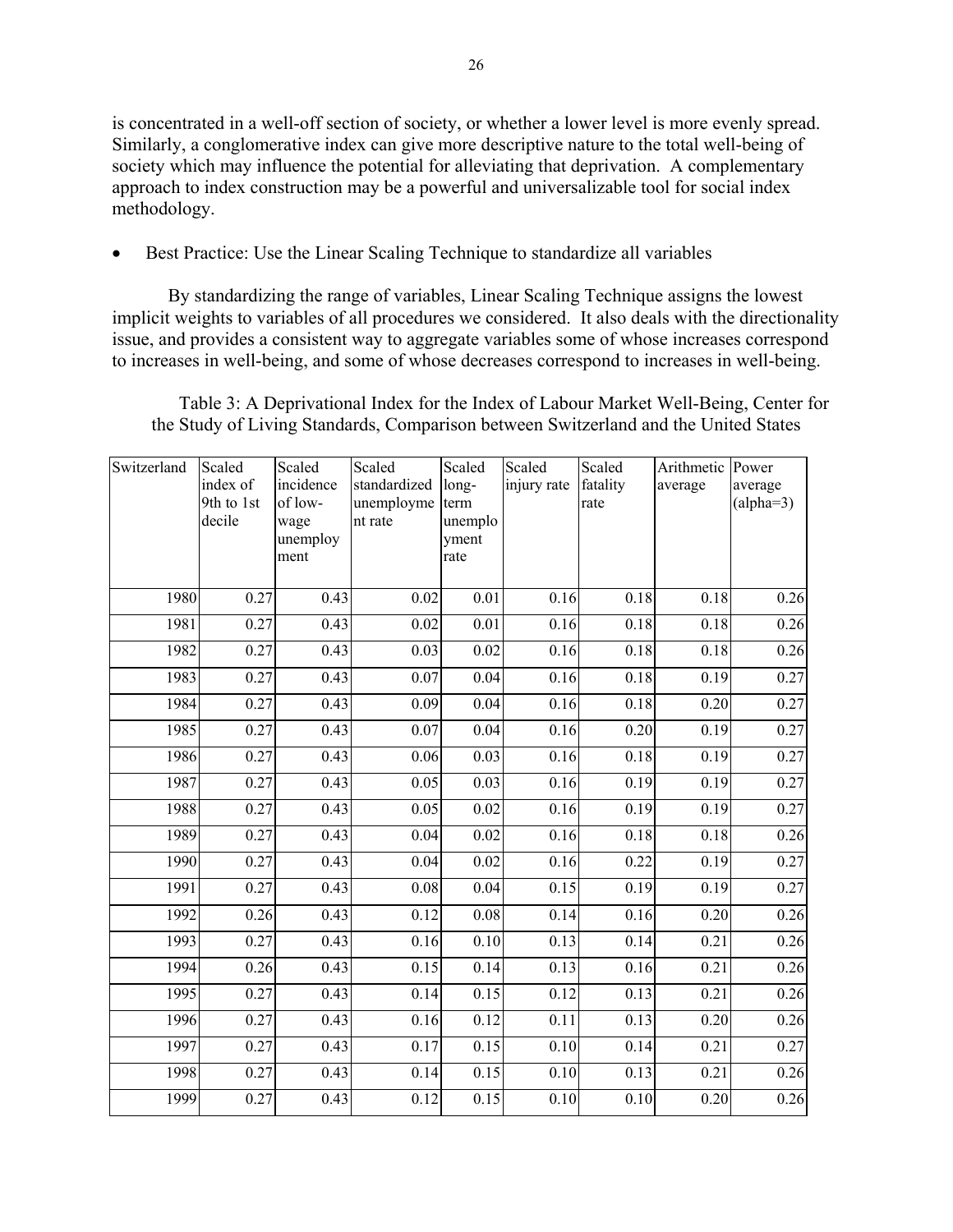| <b>US</b> | Scaled     | Scaled    | Scaled             | Scaled   | Scaled                                    | Scaled | Scaled      | Arithmetic | Power       |
|-----------|------------|-----------|--------------------|----------|-------------------------------------------|--------|-------------|------------|-------------|
|           | index of   | incidence |                    |          | standardiz long-term injury rate fatality |        | risk from   | average    | average     |
|           | 9th to 1st | of low-   | ed                 | unemploy |                                           | rate   | poverty at  |            | $(alpha=3)$ |
|           | decile     | wage      | unemploy ment rate |          |                                           |        | end of life |            |             |
|           |            | unemploy  | ment rate          |          |                                           |        |             |            |             |
|           |            | ment      |                    |          |                                           |        |             |            |             |
|           |            |           |                    |          |                                           |        |             |            |             |
| 1980      | 0.73       | 0.73      | 0.28               | 0.04     | 0.98                                      | 0.34   | 0.40        | 0.50       | 0.26        |
| 1981      | 0.76       | 0.74      | 0.30               | 0.06     | 0.98                                      | 0.33   | 0.39        | 0.51       | 0.27        |
| 1982      | 0.78       | 0.75      | 0.39               | 0.09     | 0.98                                      | 0.32   | 0.39        | 0.53       | 0.28        |
| 1983      | 0.80       | 0.68      | 0.38               | 0.16     | 0.98                                      | 0.24   | 0.38        | 0.52       | 0.27        |
| 1984      | 0.82       | 0.72      | 0.30               | 0.12     | 0.98                                      | 0.28   | 0.37        | 0.51       | 0.28        |
| 1985      | 0.84       | 0.79      | 0.29               | 0.09     | 0.98                                      | 0.27   | 0.36        | 0.52       | 0.30        |
| 1986      | 0.88       | 0.78      | 0.28               | 0.08     | 0.98                                      | 0.26   | 0.35        | 0.51       | 0.31        |
| 1987      | 0.89       | 0.79      | 0.25               | 0.06     | 0.98                                      | 0.23   | 0.34        | 0.51       | 0.31        |
| 1988      | 0.91       | 0.80      | 0.22               | 0.05     | 0.98                                      | 0.22   | 0.32        | 0.50       | 0.32        |
| 1989      | 0.89       | 0.78      | 0.21               | 0.04     | 0.98                                      | 0.23   | 0.31        | 0.49       | 0.31        |
| 1990      | 0.85       | 0.77      | 0.22               | 0.04     | 0.98                                      | 0.18   | 0.30        | 0.48       | 0.29        |
| 1991      | 0.86       | 0.75      | 0.27               | 0.05     | 0.98                                      | 0.18   | 0.29        | 0.48       | 0.29        |
| 1992      | 0.87       | 0.77      | 0.30               | 0.10     | 0.98                                      | 0.18   | 0.28        | 0.50       | 0.30        |
| 1993      | 0.87       | 0.80      | 0.28               | 0.10     | 0.93                                      | 0.18   | 0.27        | 0.49       | 0.29        |
| 1994      | 0.94       | 0.84      | 0.24               | 0.09     | 0.91                                      | 0.18   | 0.26        | 0.49       | 0.31        |
| 1995      | 0.94       | 0.84      | 0.22               | 0.07     | 0.88                                      | 0.18   | 0.27        | 0.49       | 0.31        |
| 1996      | 0.94       | 0.84      | 0.22               | 0.06     | 0.81                                      | 0.18   | 0.29        | 0.48       | 0.29        |
| 1997      | 0.94       | 0.83      | 0.20               | 0.05     | 0.78                                      | 0.18   | 0.31        | 0.47       | 0.27        |
| 1998      | 0.94       | 0.82      | 0.18               | 0.05     | 0.73                                      | 0.18   | 0.31        | 0.46       | 0.26        |
| 1999      | 0.94       | 0.82      | 0.17               | 0.04     | 0.69                                      | 0.14   | 0.31        | 0.45       | 0.25        |

Increase in variables corresponds to a decrease in well-being consistent with HPI methodology. Data is taken from the same sources as in the Index of Labour Market Well-Being, and scaled in the same range as is used in the Index of Labour Market Well-Being, although scaling is not used in the HPI.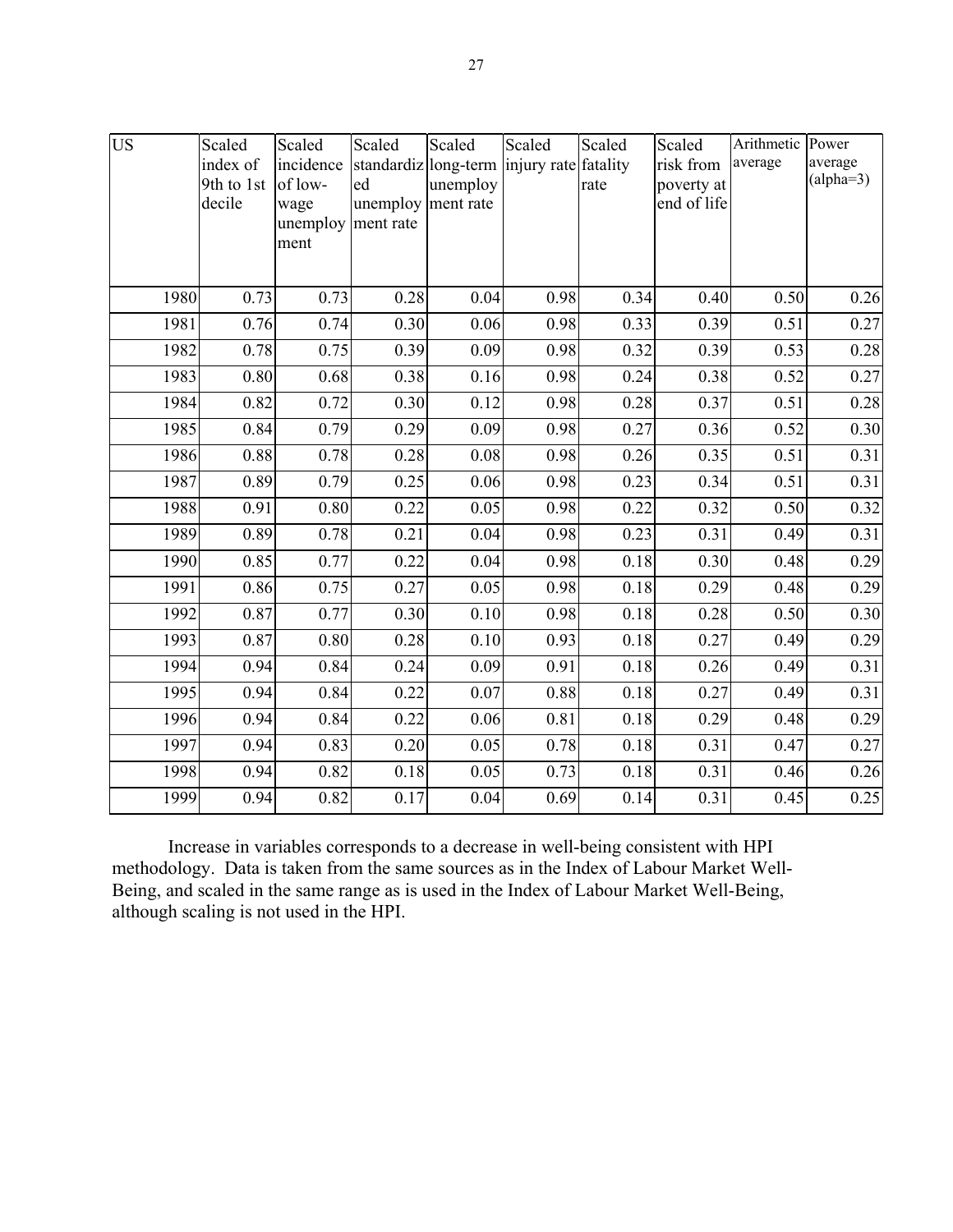

#### **Typology of Methodological Choices Associated with Composite Index Construction**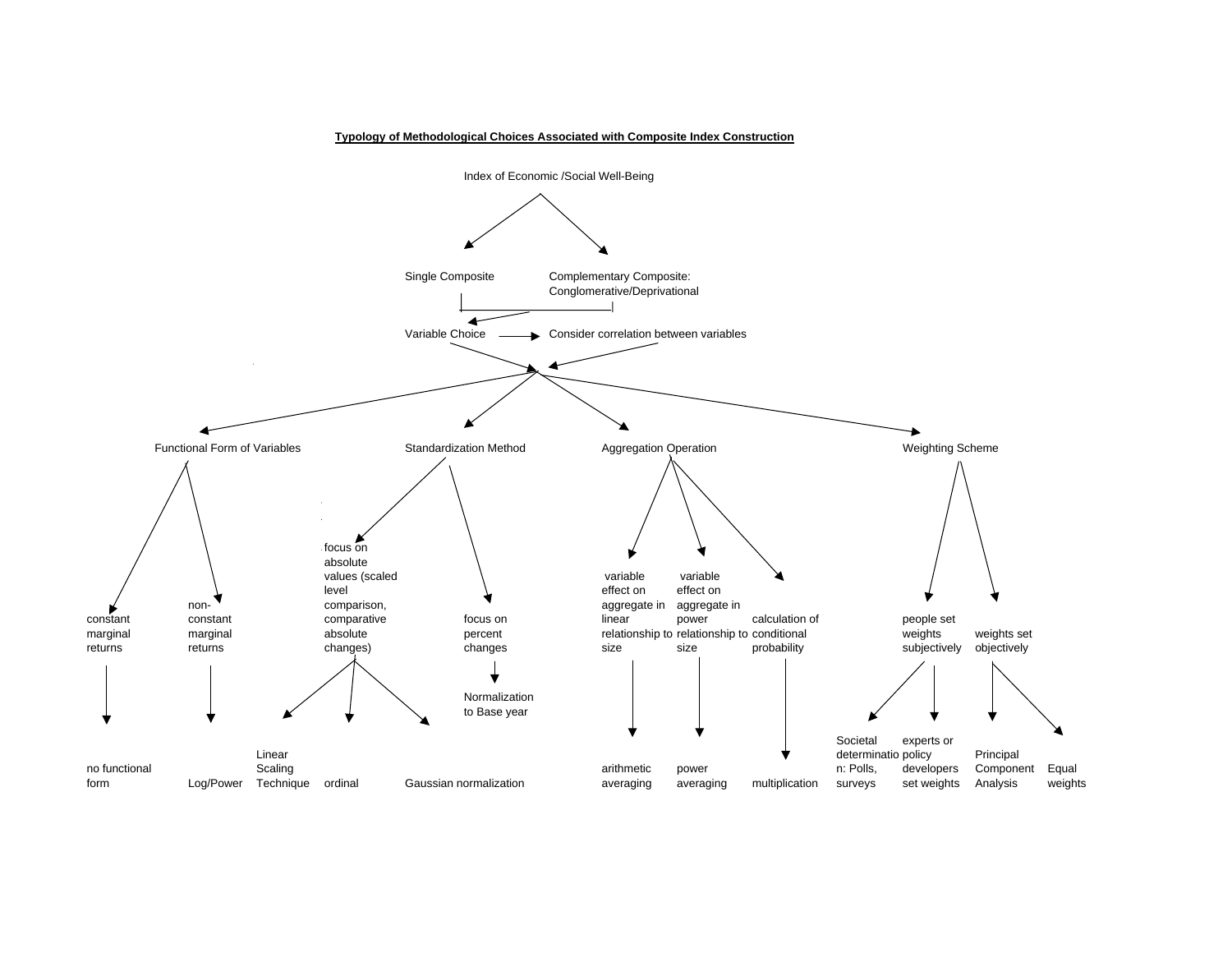**Chart 1: Level of linear and non linear function form for the GDP index of the HDI (for precise formatting, see the excel file gadrey-hdi in "my documents"** 



**The Non-Linear (log) Functional Form of the Value of GDP per Capita in the HDI vs. The linear functional form**

HDI GDP per capita index = (log(GDP per capita)-log(100))/(log(40,000)-log(100)). Source: Human Development Report 2001, p. 240, United Nations.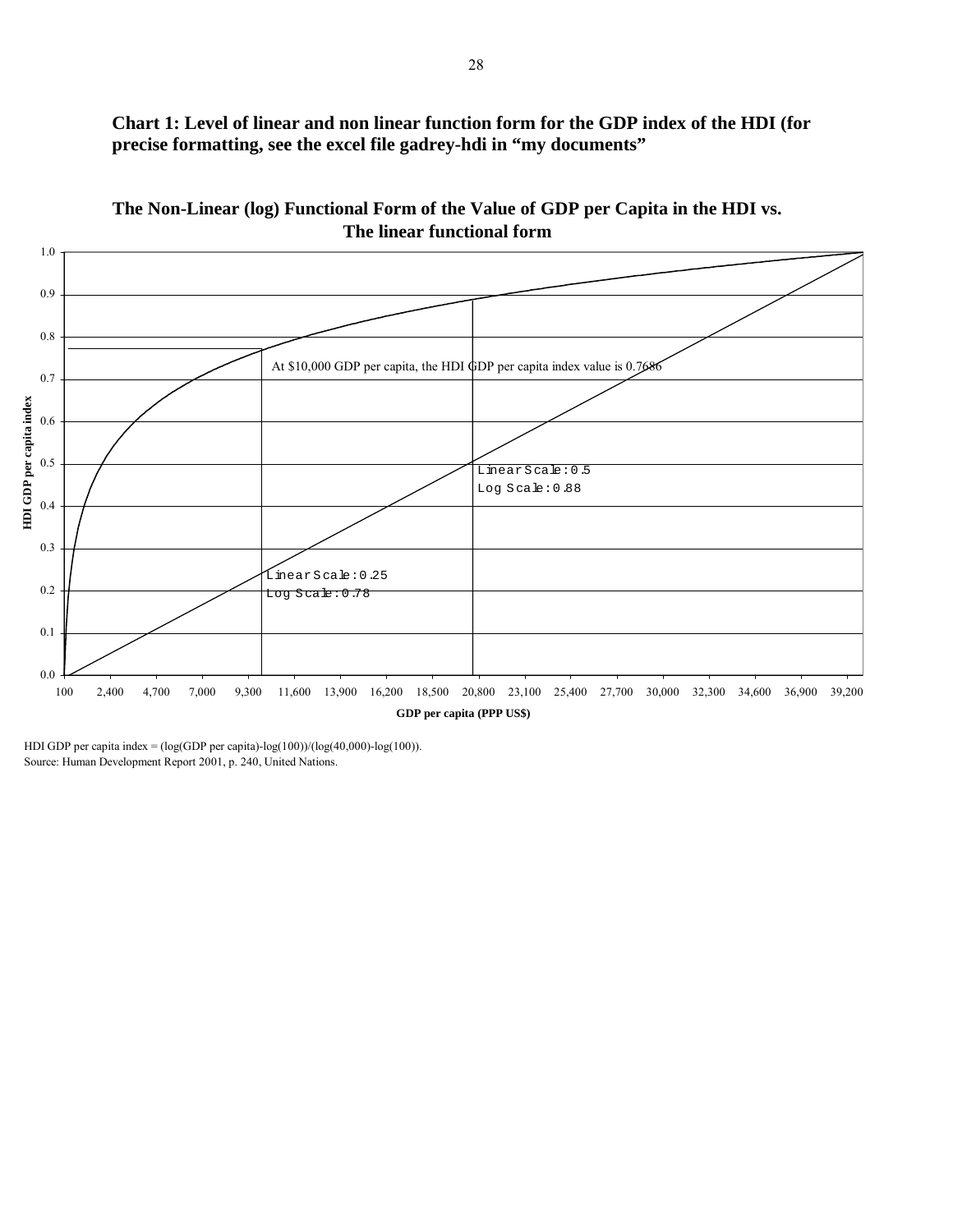# **Exhibit 2: Does the methodology address the issue or problem?**

| <b>Functional Forms</b> |        |           |
|-------------------------|--------|-----------|
|                         | Linear | log/power |
| transparency            | Yes    | Nο        |
| allow for varying       | No     | Yes       |
| marginal returns        |        |           |

Scaling of variables

l

|                                                            | <b>Linear Scaling (LST and</b><br>Ordinal ratings) | Gaussian<br>normalization | Normalization to<br><u>base year</u>                |           |
|------------------------------------------------------------|----------------------------------------------------|---------------------------|-----------------------------------------------------|-----------|
| directionality issue                                       | Yes                                                | Yes                       | <b>No</b>                                           |           |
| Large % range<br>compared to base                          | Yes                                                | Yes                       | <b>No</b>                                           |           |
| Unequal implicit<br>weights                                | Yes                                                | <b>No</b>                 | No                                                  |           |
| Transparency                                               | <b>No</b>                                          | <b>No</b>                 | Yes                                                 |           |
| emphasis on<br>percentage change<br>or trend analysis      | <b>No</b>                                          | <b>No</b>                 | Yes                                                 |           |
| Aggregation<br>Operation                                   |                                                    |                           |                                                     |           |
|                                                            | <b>Arithmetical average</b>                        | Power average             | <b>Multiplicative</b>                               |           |
| Weighting in<br>proportion to<br>magnitude of<br>component | <b>No</b>                                          | Yes                       | <b>No</b>                                           |           |
| Conditional<br>Probability<br>calculations                 | <b>No</b>                                          | <b>No</b>                 | Yes                                                 |           |
| Transparency                                               | Yes                                                | <b>No</b>                 | <b>No</b>                                           |           |
| <b>Explicit Weighting</b>                                  |                                                    |                           |                                                     |           |
|                                                            | <b>PCA</b>                                         | Developers)               | Expert (including Equal Weights <sup>12</sup> Polls |           |
| Complete<br>mathematical<br>determination                  | Yes                                                | <b>No</b>                 | <b>No</b>                                           | <b>No</b> |

<span id="page-29-0"></span> $12$  Equal weights means the decision to weight all variables equally, regardless of which variables are chosen and which values they take on. It is possible that any other technique will assign equal weights to variables, but this category means the explicit decision to assign equal weights.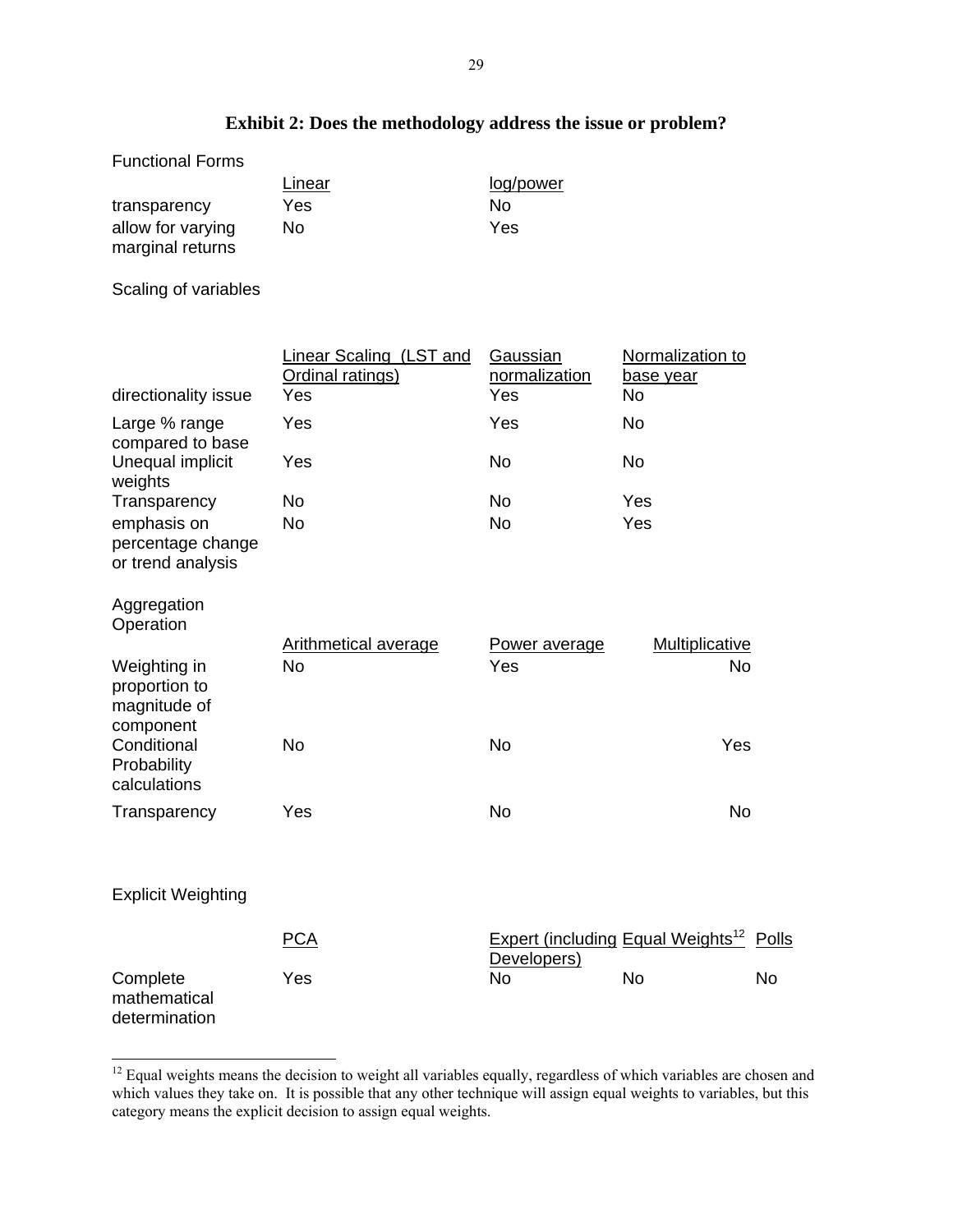| Societal<br>determination (polls)                                            | No  | No  | No  | Yes |
|------------------------------------------------------------------------------|-----|-----|-----|-----|
| Weights not subject<br>to personal bias of<br>index developers or<br>experts | Yes | No  | Yes | Yes |
| Weights set<br>according to<br>subjective<br>considerations                  | No  | Yes | No. | Yes |
| Transparency                                                                 | No  | Yes | Yes | Yes |

## **Exhibit 3: Summary of variables used in the Human Development Index (HDI), Human Poverty Index for developing countries (HPI-1) and Human Poverty Index for developed countries (HPI-2) (UNDP:2002):**

Equal weighting is used in each index:

HDI

- Per capita GDP (first log is taken, then the quantity is scaled with LST)
- (one third)Literacy rate  $(\%)$  (scaled with LST)+ (two thirds) Gross enrollment ratio: combined primary, secondary and tertiary enrollment (%)
- Life expectancy (scaled with LST)

HPI-1

- probability at birth of not surviving to age 40 (% times 100)
- adult illiteracy rate  $(\%)$
- unweighted average of population not using improved water sources (%) and underweight children under age 5 (%)

## HPI-2

- probability at birth of not surviving to age 60 (% times 100)
- adults lacking functional literacy skill
- population below income poverty line (50% median disposable income)
- long-term unemployment rate (lasting 12 months or more)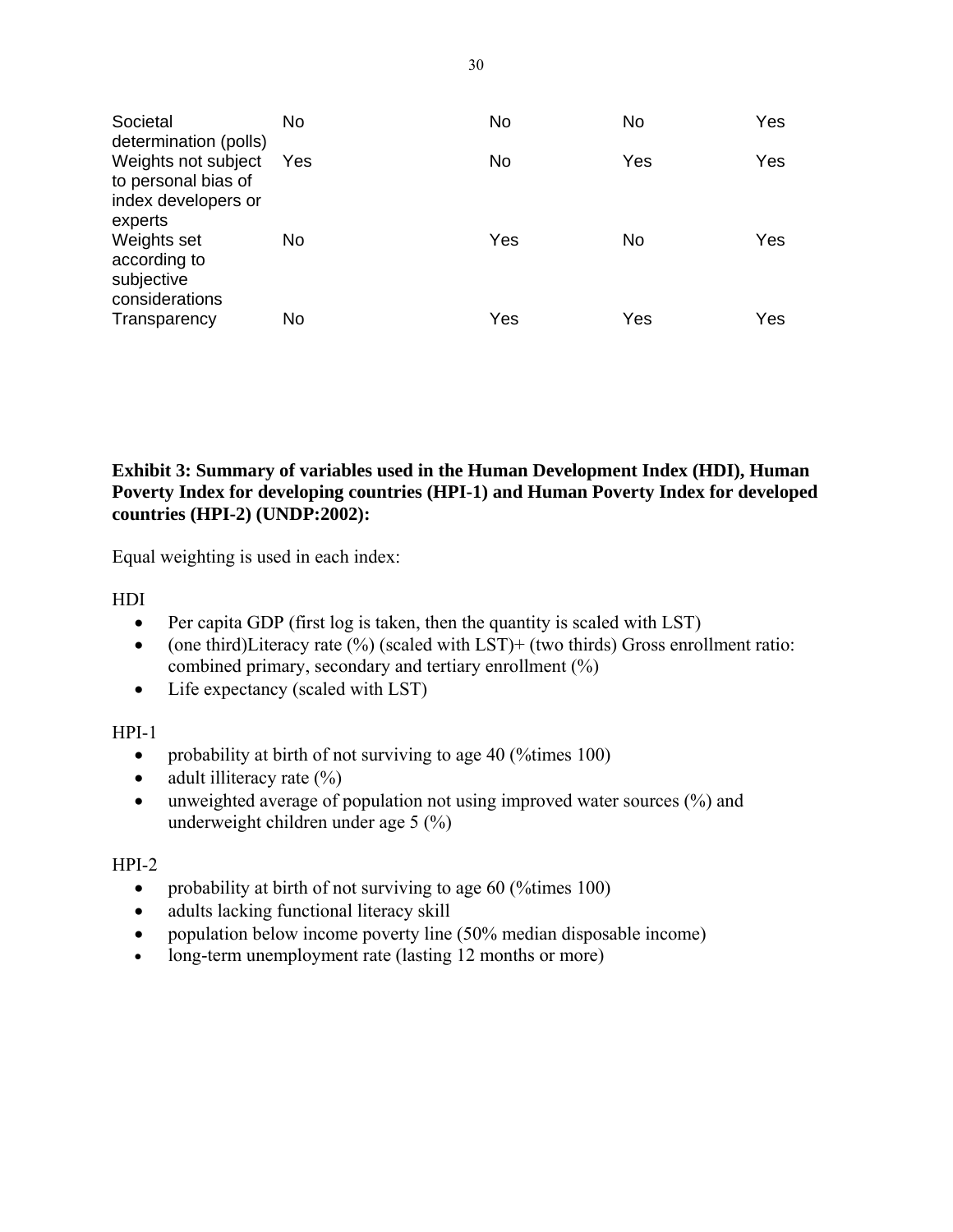References:

Adelman, Irema, Taft Morris, Cynthia, "A Factor Analysis of the Interrelationship Between Social and Political Variables and Per Capita Gross National Product. *The Quarterly Journal of Economics*, Volume 79, Issue 4 (Nov. 1965): 555-578.

Anand, Sudhir, and Sen, Amartya. "Human Development Index: Methodology and Measurement". Occasional Paper 12, Human Development Report Office, 1994.

Anand, Sudhir and Sen, Amartya Gender Inequality in Human Development: Theories and Measurement. Occasional Paper 19, Human Development Report Office, 1995.

Anand, Sudhir and Sen, Amartya, "Concepts of Human Development and Poverty: A Multidimensional Perspectiveî *Human Development Papers 1997*, UNDP.

Anand, Sudhir and Sen, Amartya. The Income Component of the Human Development Index. *Journal of Human Development,* Vol. 1, no. 1, 2000.

Anderson, J.R., J.B. Hardaker, and J.L. Dillon, *Agricultural Decision Analysis.* Ames: Iowa State University Press, 1997.

Booysen, Frederik. An overview and evaluation of composite indices of development. *Social Indicators Research*, 59(2), 2002(August): 115-151.

Brink, Satya and Zeesman, Allen. "Measuring Social Well-Being: An Index of Social Health for Canada". June 1997 R-97-9E. http://www.hrdc-drhc.gc.ca/sp-ps/arb-dgra/publications/research/abr-97-9e.shtml

Chakravorty, Satya., "The variance as a subgroup of decomposition measures" *Social Indicators Research* 53(1), Jan 2001.

Deijain, Lai, "Temporal Analysis of Human Development Indicators: Principal Components Approach". SIR 331-366 Sept. 2000.

Dunteman, George H. "Principal Components Analysis." *Quantitative Applications in the Social Sciences*. No. 69 Sage University Paper. Sara Miller McCune, Sage Publications Inc. 1989

Gwartney, James and Lawson Robery. 2000 Annual Report Economic Freedom of the World. The Fraser Institute 2000.

Michael R. Hagerty, Robert A. Cummins, Abbott L. Ferriss, Kenneth Land, Alex C. Michalos, Mark Peterson, Andrew Sharpe, Joseph Sirgy, and Joachim Vogel (2001) "Quality of Life Indexes for National Policy: Review and Agenda for Research," Social Indicators Research June, 2001, pp. 1-91.

Jolliffe, I.T."Principal Components Analysis". Springer-Verlag. New York, 1986.

Kelley, Allen C. 1991. "The Human Development Index: Handle with Care." Population and Development Review 17(2): 315-24.

Lawley, D.N. *Factor analysis as a statistical method*. Butterworth and co, 1971.

McGillivray, Mark and Howard White. "Measuring Development : The UNDP's Human Development Index", Paper presented for the ESRC Development Economics Study Group Annual Conference, March 27-28, University of Leicester, 1992.

Morton, Peter. " Atlas of Canada QOL Model". GeoAccess Divisions, Natural Resources Canada. 2003.